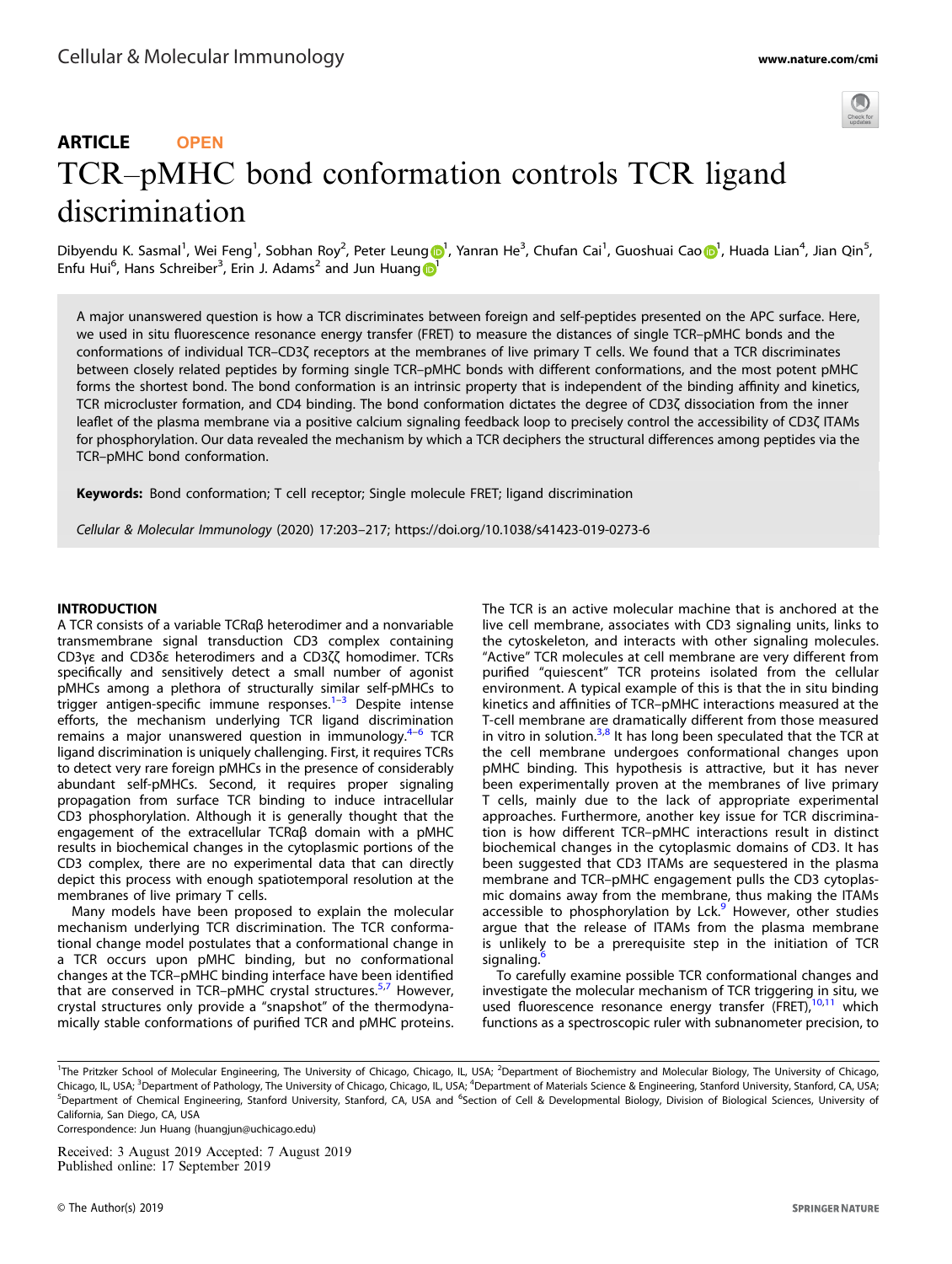TCR–pMHC bond conformation controls TCR ligand discrimination DK Sasmal et al.



Fig. 1 Measurement of TCR conformational dynamics by FRET. a A composite structural model of 5C.C7 TCR (PDB ID: 4P2R), MCC-IE<sup>k</sup> (PDB ID: 3QIU), scFv (PDB ID: 1NFD), and CD3ζ–GFP (PDB ID for GFP: 1GFL). To measure the TCR–pMHC bond conformational dynamics using FRET1, the TCR was labeled by Cy5 via the scFv J1, and the peptide C-terminus was labeled by Cy3. For determining the TCR–CD3ζ conformational changes by FRET2, the TCR was labeled by Alexa Fluor 568 (Alexa568) via scFv J3, and the CD3ζ C-terminus was tagged with GFP. Extracellular Cy3/Cy5 FRET1 and transmembrane GFP/Alexa568 FRET2 are indicated by dashed lines. The pMHC molecules were anchored on either a lipid bilayer or on a PEG-Ni2<sup>+</sup> glass surface (Fig. S1a). Note: J1 and J3 are different scFvs, and each has only one unique labeling site. b, c T cell, donor, acceptor, and calculated FRET signals of TCRs interacting with K5 or a null pMHC on a lipid bilayer or on a glass surface. The calculated FRET efficiency images for FRET1 (b) and FRET2 (c) are shown in pseudocolor; the cold-to-hot color spectrum represents weak-to-strong FRET efficiency. Representative data from 3–5 independent experiments for each pMHC at 37 °C are shown. The scale bar is 5 µm. d, e FRET efficiencies measured for K5, MCC, 102S, and null pMHCs on a lipid bilayer (red) and a glass surface (yellow) for extracellular TCR–pMHC FRET1 (d) and transmembrane TCR–CD3ζ FRET2 (e). At least 13 cells were used to determine the FRET efficiency for each pMHC. Also see Figs. S1–4 and Movies S1–3

measure the intermolecular distance of a TCR–pMHC bond and the intramolecular conformation of a TCR–CD3ζ complex at the immunological synapse of a live primary  $CD4^+$  T cell in real time with high spatiotemporal resolution. These experiments enabled us to critically test the TCR conformational change model and probe the molecular mechanism underlying TCR ligand discrimination.

# RESULTS

<span id="page-1-0"></span>204

## FRET design

To determine the conformation of a single TCR–pMHC bond, a TCR and a pMHC were site-specifically labeled with the FRET acceptor Cy5 and the FRET donor Cy3, respectively.<sup>[8](#page-13-0)</sup> The peptide within the MHC molecule was labeled with Cy3, and the TCR was labeled with the anti-TCR single-chain variable fragment (scFv) J1-Cy5 (Fig. 1a and Fig. S1a). The intermolecular distance between Cy3 and Cy5 provided a reasonable approximation of the conformation (or compactness) of the TCR–pMHC bond. The conformation of a single TCR–pMHC bond on the cell surface was measured by Cy3/Cy5 FRET (FRET1) (Fig. 1a) in real time by total internal reflection fluorescence (TIRF) microscopy (Fig. S1b). The Cy3/Cy5 inter-dye distance of a TCR–pMHC bond is denoted as the TCR–pMHC bond distance to describe the TCR–pMHC bond conformation in the following paragraphs. To measure the intramolecular distance between the TCR and CD3ζ in a transmembrane TCR–CD3ζ complex, we added a green fluorescent protein (GFP) to the C-terminus of the CD3ζ chain, and the TCR was labeled with an Alexa Fluor 568 fluorophore using a different anti-TCR scFv J3 with a unique labeling site close to the cell membrane.<sup>[8](#page-13-0)</sup> The real-time intramolecular distances of the TCR–CD3ζ complexes were measured by GFP/Alexa Fluor 568 FRET (FRET2) (Fig. 1a) using epifluorescence time-lapse microscopy (Fig. S1b).

We first performed experiments to assess the feasibility and specificity of cell surface FRET1 and transmembrane FRET2 on a lipid bilayer (Fig. 1a) and on a glass surface (Fig. S1a) containing the pMHC and accessory molecules ICAM-1 and B7-1, respectively (Fig. S2 and Movie S1–3). For cell surface FRET1, we readily detected FRET signals from three agonist pMHCs but not from a null pMHC on the lipid bilayer and on the glass surface, and the FRET efficiencies ( $E_{\text{FRET}}$ ) were positively correlated with the pMHC potencies in activating T cells in vitro<sup>[12](#page-13-0)</sup> (Fig. 1b, d). The average synaptic  $E_{\text{FRET1}}$  was 0.79, 0.54, and 0.29 for the super agonist K5, the agonist MCC, and the weak agonist 102S, respectively. However, no synaptic FRET was observed for the null pMHC. These data validated the specificity of the cell surface TCR–pMHC FRET and were consistent with the results of a previous report.<sup>[8](#page-13-0)</sup> In contrast, the transmembrane TCR–CD3ζ FRET2 efficiencies were inversely correlated with the pMHC potencies, and the highest FRET was observed for the null pMHC (Fig. 1c, e). In the presence of the K5, MCC, and 102S pMHCs, the transmembrane FRET change was only detected in the TCR–CD3ζ colocalized microclusters and not outside of the colocalized microclusters (Fig. 1c and Fig. S3a). Replacing the FRET acceptor Alexa Fluor 568 with a Cy5 dye abolished the transmembrane FRET2 (Fig. S3b). These experiments confirmed the specificity of the transmembrane TCR–CD3ζ FRET.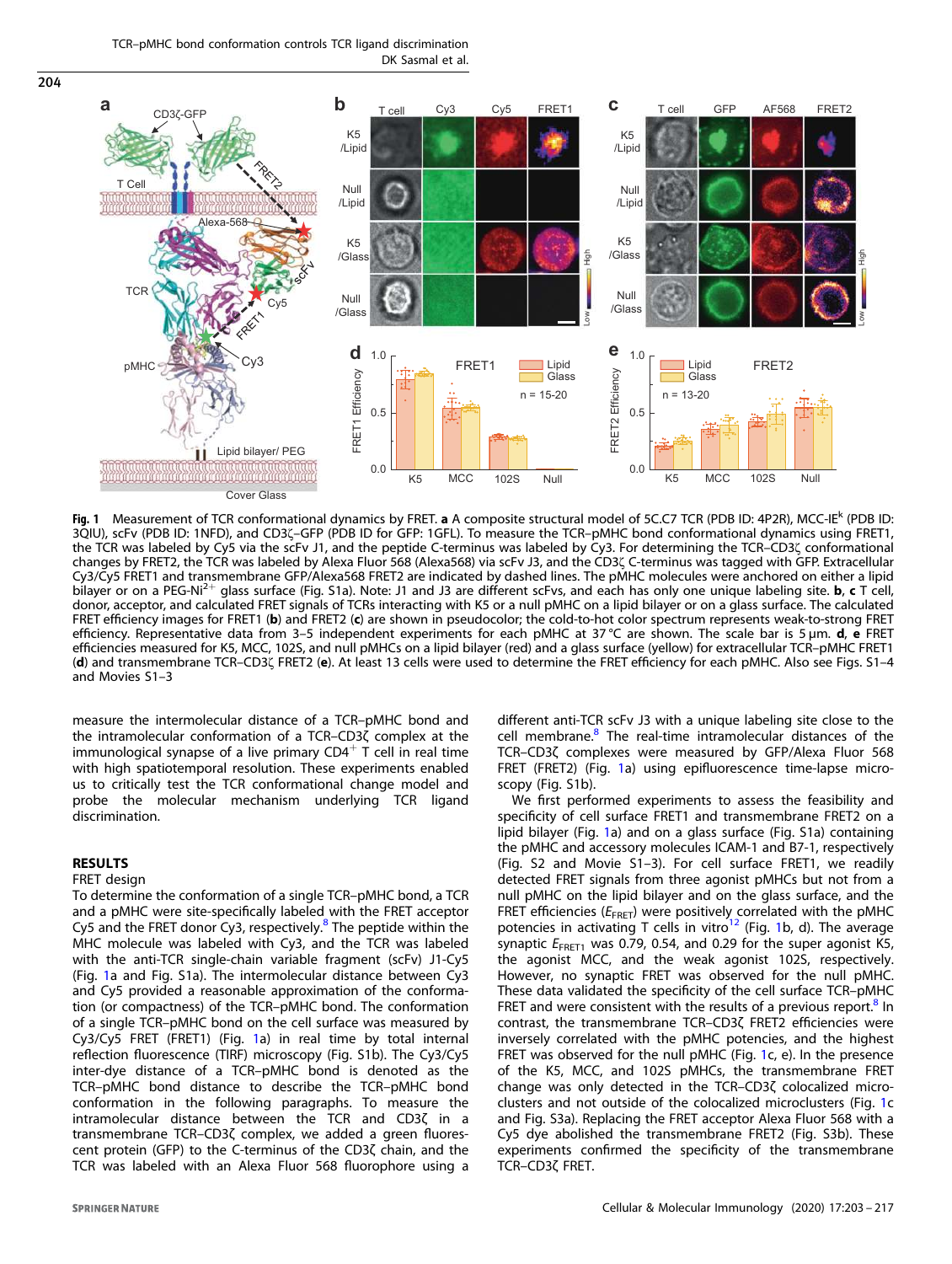Measurement of the TCR–pMHC bond conformation by smFRET We next performed Cy3/Cy5 single-molecule FRET (smFRET) on a lipid bilayer to measure the conformations of single TCR–pMHC bonds using TIRF microscopy (Fig. [2](#page-3-0) and Fig. S1b). TCR–pMHC bond formation at live T-cell membrane brought the donor Cy3 and the acceptor Cy5 into close enough proximity to produce smFRET (Figs. [1](#page-1-0)a and [2](#page-3-0)a). The fluorescent intensities of Cy3 and Cy5 were simultaneously recorded in real time (Fig. [2b](#page-3-0), top panel, and Fig. S4a), and the  $E_{FRET}$  values were calculated based on the fluorescence intensities of the donor Cy3 and the acceptor Cy5 (Fig. [2b](#page-3-0), bottom panel). As  $E_{\text{FRET}}$  is inversely proportional to the distance between the donor and the acceptor to the sixth power, Cy3/Cy5 smFRET serves as a sensitive microscopic ruler to precisely measure the intermolecular TCR–pMHC bond distance in real time during binding. The time trajectory of  $E_{\text{FRET}}$  showed that the TCR–pMHC bond is dynamic and exhibits continuous conformational changes (Fig. [2](#page-3-0)b), which is in line with the results in recent reports that demonstrated that a TCR or a pMHC undergoes conformational changes upon binding.[13,14](#page-13-0) The recording of the fluctuating conformational trajectories provided for the real-time observation of single TCR–pMHC bond dynamics. By plotting the  $E_{\text{FRET}}$  histogram and fitting it with a Gaussian function, we determined the most probale  $E_{\text{FRET}}$  value of 0.7, corresponding to a 47  $\pm$  3 Å distance between the 5C.C7 TCR and the super agonist K5 pMHC in a representative smFRET trajectory (Fig. [2](#page-3-0)c). We repeated our single-bond measurements for the K5 pMHC and performed smFRET experiments for the agonist MCC and weak agonist 102S pMHCs (Fig. S5). After collecting many individual smFRET trajectories for each pMHC, we pooled all  $E_{\text{FRET}}$ data together and plotted the histograms for each pMHC (1577–1933 trajectories per histogram, Fig. [2](#page-3-0)d). Remarkably, the distributions of  $E_{\text{FRET}}$  showed that the intermolecular TCR-pMHC bond distances were peptide dependent, and single TCR–pMHC bonds were highly dynamic within a continuous range of conformational states. Fitting each histogram with a Gaussian function (curves, Fig. [2](#page-3-0)d) yielded the most probable intermolecular TCR–pMHC bond distance for each pMHC:  $44 \pm 9$  Å for K5 (super agonist),  $54 \pm 11$  Å for MCC (agonist), and  $66 \pm 18$  Å for 102S (weak agonist) (Fig. [2d](#page-3-0)), directly revealing the angstromlevel, binding-induced, peptide-dependent TCR–pMHC bond distances and conformational dynamics in situ. This key information was missing from previously reported TCR–pMHC crystal structures. $7,15$  In addition, we experimentally verified that the differences in the distances of the pMHCs were not due to peptide labeling-derived noise (Fig. S6). We further measured the average TCR–pMHC bond distances using ensemble FRET on both a lipid bilayer and a glass surface (Figs. S4b and S7), and the results confirmed the single-bond measurements obtained using smFRET (Fig. [2](#page-3-0)d).

We then quantified the binding strength of each single TCR–pMHC bond by analyzing the potential-of-mean-force  $(PMF)<sup>16</sup>$  $(PMF)<sup>16</sup>$  $(PMF)<sup>16</sup>$  which measures the free energy cost of the variation in bond conformation. PMF is at minimum when the bond conformation is at equilibrium, and the PMF curve indicates the sizes of the fluctuations (Fig. [2](#page-3-0)e). Clearly, the super agonist K5 and agonist MCC have deep and narrow energy wells, indicating their strong and stable bonds. In contrast, the weak agonist 102S has a shallow and wide energy well, suggesting its weak bond strength and unstable binding state. Overall, the depth and width of the PMF curve revealed that K5 and MCC form more stable (shorter) bonds with TCRs compared with 102S (Fig. [2](#page-3-0)e), which is consistent with previous reports that indicated that K5 and MCC have higher 3D in vitro binding affinities with TCRs than  $102S<sup>8,12</sup>$  $102S<sup>8,12</sup>$  $102S<sup>8,12</sup>$  $102S<sup>8,12</sup>$  $102S<sup>8,12</sup>$  and that TCR triggering is dependent on the receptor–ligand complex dimen-sions.<sup>[17](#page-13-0),[18](#page-13-0)</sup> Our smFRET measurements not only revealed that TCR triggering is critically dependent on the conformation of a TCR–pMHC bond but also linked the bond conformation to the 205

bond energy, thus providing a fundamental basis for understanding TCR ligand discrimination.

## TCR–pMHC bond conformation is an intrinsic property independent of binding kinetics and affinity

Cell surface smFRET is highly distance dependent<sup>[8](#page-13-0)</sup> and only produces a FRET signal when a TCR binds to a pMHC (Fig. [1](#page-1-0)b, d, comparison of K5 with null). To confirm the bound state, we tracked and compared the diffusion of single pMHCs in smFRET and those of individual-free pMHCs on the lipid bilayer (Fig. [2f](#page-3-0), g and Fig. S8). We found that the pMHCs in smFRET were tightly restricted within the synapse, whereas the free pMHCs were very mobile, as shown by their distinct diffusion trajectories and coefficients (Fig. [2f](#page-3-0), top panel). The diffusion coefficient of a pMHC in smFRET was close to 0, which was 140-fold smaller than that of a free pMHC (Fig. [2](#page-3-0)f, bottom panel). We further plotted the horizontal (x) and vertical (y) positions of single-tracked pMHCs over time (Fig. [2g](#page-3-0), top panel) and analyzed the position changes according to the 3-point moving standard deviation (Fig. [2](#page-3-0)g, bottom panel). The pMHCs in smFRET and the free pMHCs on the lipid bilayer showed dramatic differences in diffusion at the singlemolecule level. These differences have been previously used to differentiate TCR-bound pMHCs from unbound pMHCs for kinetic measurements.[19](#page-13-0),[20](#page-13-0) Our tracking analyses verified that we detected a FRET signal only if a TCR was bound to a pMHC. In other words, smFRET only measured the conformational dynamics of single TCR–pMHC bonds during the bound state, which are independent of those of unbound molecules and bond association/dissociation. Thus, our conformational measurements by smFRET were independent of TCR–pMHC binding affinity and kinetics.

## The effects of TCR microclusters and CD4 binding

TCRs form microclusters upon antigen stimulation (Movie S4). To measure the conformational dynamics of single TCR–pMHC bonds without possible interference from TCR microclusters, we used latrunculin A (LA) to prevent the formation of TCR microclusters during smFRET measurements. Consistent with the results of a previous study, no TCR microclusters were observed at the T-cell synapse after treatment with  $LA<sup>21</sup>$  $LA<sup>21</sup>$  $LA<sup>21</sup>$  We then performed smFRET in the absence of TCR microclusters. We found that the most probale TCR–pMHC bond distances (and distributions) measured in the absence of TCR microclusters were very close to those measured in the presence of TCR microclusters (compare Fig. [2d](#page-3-0) with Fig. [3\)](#page-13-0), suggesting that our TCR–pMHC bond distance measurements were not affected by TCR microclusters. These results further confirmed that we had determined the true intermolecular TCR–pMHC bond distances at the single-molecule level.

Because the CD4 coreceptor also binds to pMHC, to evaluate the effect of CD4 binding on the TCR–pMHC bond distances, we used an antibody to block CD4 binding to pMHCs and performed smFRET measurements. Our data showed that CD4 binding had little effect on the TCR–pMHC bond distances (compare Fig. [2d](#page-3-0) and Fig. [3](#page-4-0)b), which is consistent with the results of previous kinetic studies showing that CD4–pMHC binding is negligible compared to TCR–pMHC interaction in vitro and in situ. $8.2$ 

We then determined the most probable TCR–pMHC bond distances for K5 (super agonist), MCC (agonist), and 102S (weak agonist) under different conditions by smFRET and bulk FRET, as shown in Fig. [3](#page-4-0)c. We found that neither the disruption of TCR microclusters nor the blocking of CD4 binding changed the TCR–pMHC bond conformation for the three pMHCs. These data (Fig. [3\)](#page-4-0) significantly confirmed the aforementioned smFRET measurements that were made in the absence of any treatments (Fig. [2\)](#page-3-0) and further strengthened our conclusion that the single TCR–pMHC bonds of the three pMHCs have different conformations at the single-molecule level.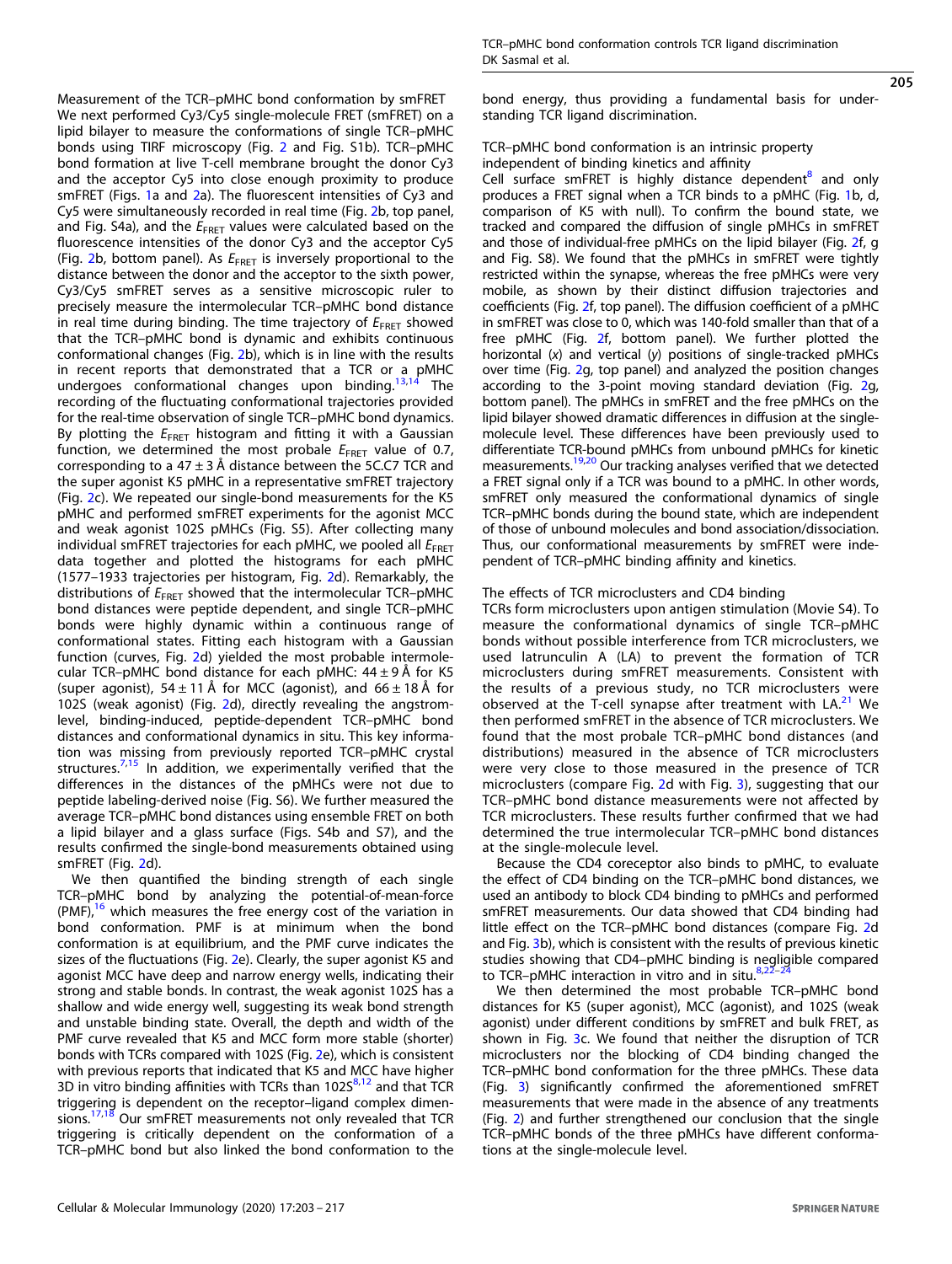TCR–pMHC bond conformation controls TCR ligand discrimination DK Sasmal et al.

<span id="page-3-0"></span>206



Fig. 2 The conformational dynamics of single TCR-pMHC bonds. a A representative smFRET event mediated by the interaction between a 5C. C7 TCR and a K5 pMHC. The donor, acceptor, and FRET signals are shown, and white arrows indicate single molecules. **b** Single-molecule time trajectories of the donor (green, Cy3-pMHC) and the acceptor (red, Cy5-TCR) intensities (upper panel) and the corresponding time trajectory of smFRET efficiency (yellow, lower panel). Single donor and acceptor molecules were tracked in real time to calculate the FRET efficiency. Also see Fig. S5. c Histogram of the Cy3-Cy5 distances that was calculated from the smFRET efficiencies shown b (lower panel, see methods) and fitted according to a Gaussian distribution (black curve). Also see Fig. S6. d Histograms of the TCR–pMHC bond distances for a single bond for the K5, MCC, and 102S pMHCs. Each histogram used 1577–1933 trajectories to determine the most probale TCR–pMHC bond distance for each pMHC. Also see Figs. S7 and S8. e PMF determination of single TCR–pMHC bonds for the K5, MCC, and 102S pMHCs. PMF indicates the free energy changes as a function of the TCR-pMHC bond distance. f Representative diffusion trajectories of single pMHCs under free (red) and bound (black) conditions (top panel). The mean squared displacement (MSD) vs. time (t) was plotted to show the mobility of single-tracked pMHCs (x-axis: acquisition time in seconds; y-axis: MSD). The calculated diffusion coefficients (D<sub>t</sub>) were determined for each type of diffusion (bottom panel).  $g$  The horizontal positions x and vertical positions y of each single-tracked pMHC were plotted vs. time  $t$  for representative single free (red) and bound (black) pMHCs (top panels). The corresponding sliding standard deviation σ for three consecutive points according to the x and y positions were calculated to reveal the position changes of the single-tracked pMHCs (bottom panels)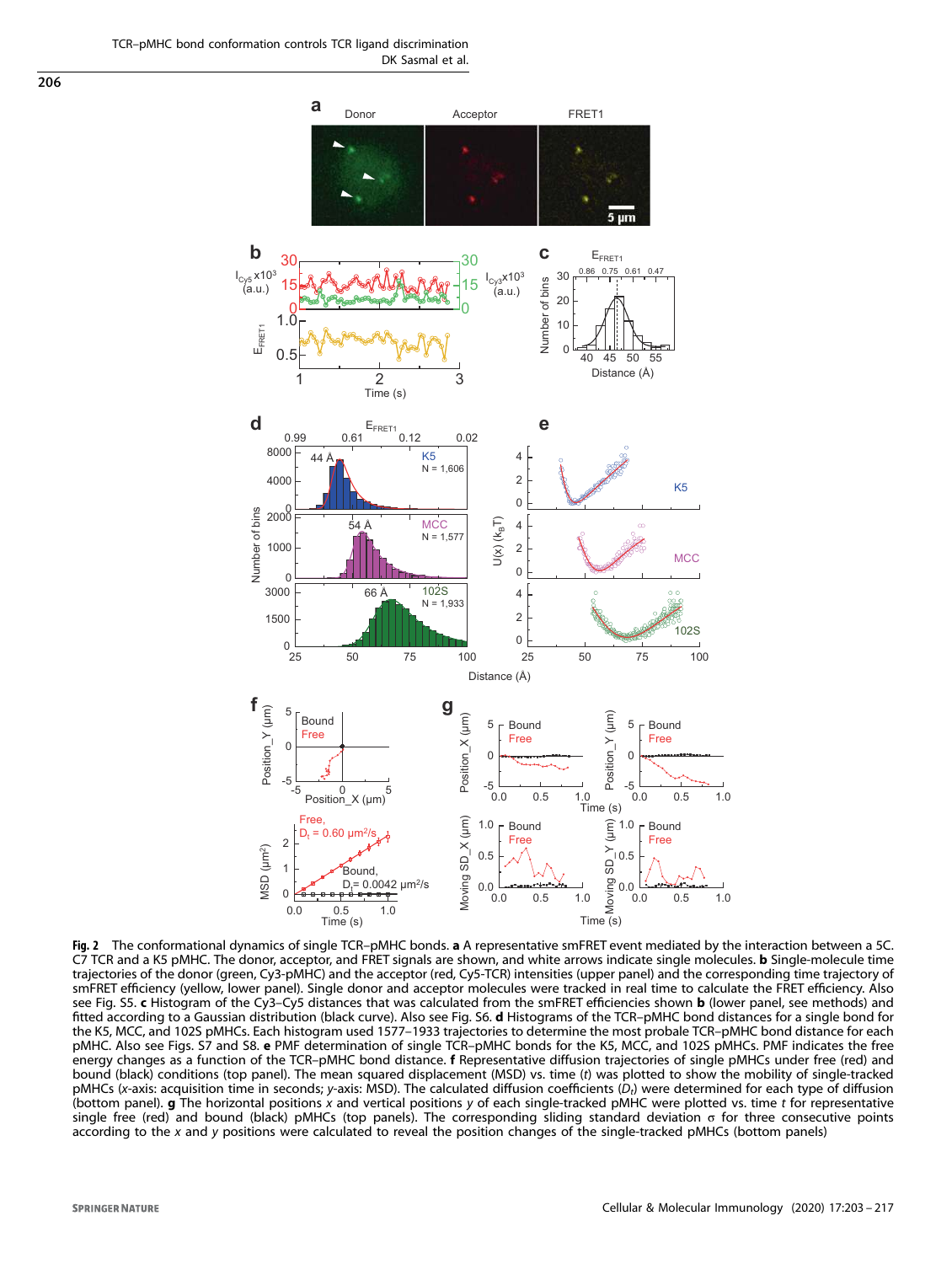<span id="page-4-0"></span>

# **c TCR-pMHC bond distances**

| pMHC                    | K5(A)      | MCC(A)    | 102S $(A)$  |
|-------------------------|------------|-----------|-------------|
| smFRET: no treatment    | $44 + 9$   | $54 + 11$ | $66 \pm 18$ |
| smFRET: LA treatment    | $44 \pm 3$ | $52 + 3$  | $63 + 7$    |
| smFRET: CD4 blockade    | $44 + 9$   | $52 + 7$  | $60 + 12$   |
| Bulk FRET: no treatment | $43 + 4$   | $53 + 4$  | $63 + 1$    |

Fig. 3 The Effects of TCR microclusters and CD4 binding on TCR–pMHC bond conformation. smFRET TCR–pMHC bond distance measurements in the presence of the actin polymerization inhibitor latrunculin A (LA) (1 µM) (a) or 10 µg/mL anti-CD4 blocking antibody (b) at 37 °C. In each case, cells were pretreated with LA or antibody for 1 h before introduction to the planar bilayer. Histograms of TCR–pMHC bond distances for the K5, MCC, and 102S pMHCs are shown. Each histogram used 339–1295 single TCR–pMHC bond trajectories to identify the most probable distance for each pMHC. c The TCR-pMHC bond distances for each pMHC in different conditions measured by FRET. Data are presented as the most probable distance  $\pm$  standard deviation (SD)

Measurement of intramolecular TCR–CD3ζ conformational changes by FRET

It is not clear what induces the dissociation of CD3ζ from the membrane to initiate T-cell intracellular signaling. To further understand how surface TCR–pMHC bonds propagate extracellular recognition signals to intracellular CD3ζ ITAMs across the cell membrane, we developed a transmembrane FRET assay to measure the conformational change between the extracellular TCR αβ domain and the intracellular CD3ζ chain in the same TCR/ CD3ζ complex (Fig. [1](#page-1-0)a). Upon the addition of 5C.C7 transgenic T cells with Alexa Fluor 568-labeled TCRs and GFP-tagged CD3ζ to a lipid bilayer containing pMHC ligands, we observed rapid microcluster formation and the instant production of transmembrane GFP/Alexa Fluor 568 FRET. The TCRs and CD3ζ were predominantly colocalized in the microclusters [Pearson correlation coefficient,  $25$  0.93  $\pm$  0.07] (Fig. [4a](#page-5-0), Figs. S9 and S10, and Movie S5), demonstrating the initiation of T-cell signaling via segregated TCR-pMHC bond-mediated close contacts.<sup>[26](#page-13-0)</sup> The high level of TCR–CD3ζ colocalization suggested that the obligate assembly of TCR–CD3ζ was necessary for effective T-cell signaling and verified the specificity of transmembrane TCR–CD3ζ FRET. TCRs and CD3ζ microclusters continuously moved from the periphery to the center of the cell and merged into the immunological synapse (Fig. [4](#page-5-0)a). We tracked and measured the FRET efficiencies of each individual microcluster in real time. After converting the FRET efficiencies to TCR–CD3ζ distances, we plotted a three-dimensional figure (Fig. [4b](#page-5-0)) to illustrate the simultaneous lateral movement of TCR–CD3ζ complexes (x–y axis) (also see Fig. S10b) and the intramolecular TCR–CD3ζ distance changes across the cell membrane (z-axis) upon K5 pMHC engagement. The intramolecular TCR–CD3ζ distances within different microclusters at equilibrium consistently showed an  $\sim$ 15 Å difference before and after K5 pMHC binding.

To test whether TCR–CD3ζ conformational changes were dependent on TCR signaling, we used an Src kinase inhibitor  $PP2<sup>27</sup>$  $PP2<sup>27</sup>$  $PP2<sup>27</sup>$  to block TCR signaling. Consistent with the results of a previous study, $21$  PP2 completely abrogated T-cell calcium signaling (Fig. [4](#page-5-0)c, top), while TCRs could still form microclusters (Fig. [4c](#page-5-0), bottom). To reveal the role of TCR signaling in TCR–CD3ζ conformational changes, we plotted the time trajectories of the normalized intramolecular TCR–CD3ζ distances against the stimulation time in the absence and presence of PP2 (Fig. [4d](#page-5-0)). In the absence of PP2, the intracellular CD3ζ chain quickly separated from the TCR extracellular domain upon TCR engagement with the K5 pMHC and then reached a stable, fully extended TCR–CD3ζ conformation. In sharp contrast, the blocking of TCR signaling by PP2 completely abolished the TCR-CD3 conformational change (Fig. [4d](#page-5-0)). Consistently, this effect of TCR signaling was also found for the MCC and 102S pMHCs (Fig. S11). Together with the results of our negative control experiments (Fig. S12), these PP2 experiments (Fig. [4d](#page-5-0) and Fig. S11) further verified that transmembrane FRET was specifically caused by the TCR–CD3ζ conformational change.

To compare the conformational dynamics induced by different pMHCs, we plotted the TCR–CD3ζ conformational changes against the stimulation time for the three pMHCs (Fig. [4e](#page-5-0)). We found that the TCR–CD3ζ conformational change was dependent on the potency of the peptide, as demonstrated by the amplitude and speed of the TCR–CD3ζ conformational change for different peptides (Fig. [4e](#page-5-0)). Compared with the nonstimulatory null peptide, the super agonist K5 caused the largest change, while the weak agonist 102S caused the smallest conformational change in the TCR–CD3ζ complex. Quantitatively, the K5, MCC, and 102S pMHCs resulted in  $\sim$ 15 A,  $\sim$ 10 A, and  $\sim$ 5 A separations between the TCR and CD3ζ after TCR–pMHC binding, respectively (Fig. [4e](#page-5-0)). We also found that TCR–CD3ζ conformational changes were restricted in the TCR/ CD3ζ microclusters (Fig. [4](#page-5-0)a and Figs. S3a and S10a). Similar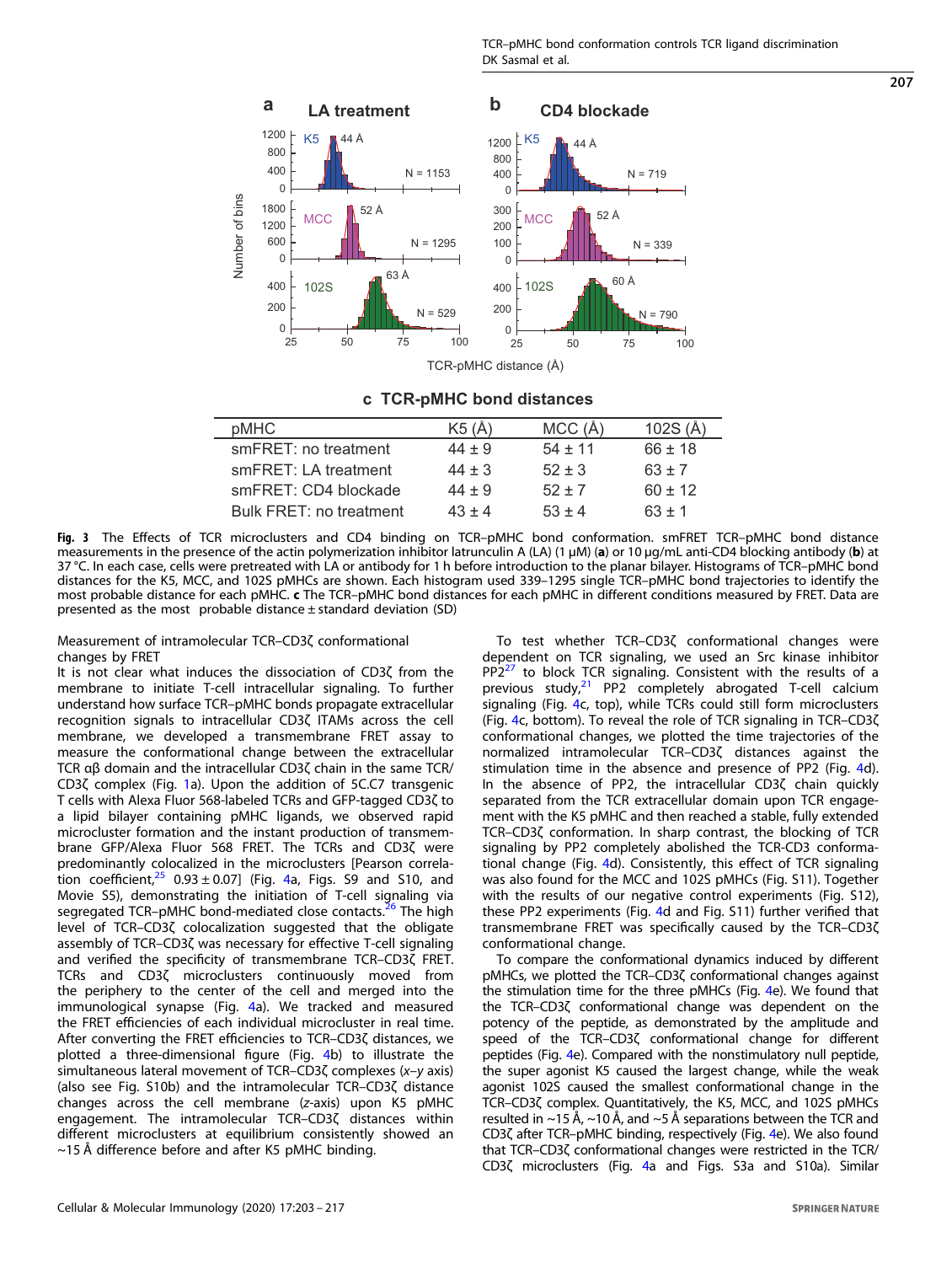<span id="page-5-0"></span>TCR–pMHC bond conformation controls TCR ligand discrimination DK Sasmal et al.



Fig. 4 TCR–CD3ζ conformational changes induced by TCR binding. a Representative real-time CD3ζ–GFP (green, donor), TCR-Alexa568 (red, acceptor), and FRET (pseudocolor) signals from a typical transmembrane FRET experiment on a lipid bilayer at 37 °C for the K5 pMHC. The same experiments were performed for the MCC and 102S pMHCs. The calculated FRET2 efficiency is indicated in pseudocolor, with the coldto-hot color spectrum representing weak-to-strong FRET efficiency. Six to eight independent experiments were conducted for each pMHC. Scale bar: 5  $\mu$ m. **b** 3D illustration of the lateral movement  $(x-y)$  and intramolecular distance change (z) between TCR and CD3 $\zeta$  in the individual TCR/CD3( microclusters shown in a on the lipid bilayer. The x and y positions of each microcluster were tracked by the TrackMate plugin in ImageJ, and the z positions were calculated according to the corresponding FRET efficiencies. Also see Movie S4 and 5 for microcluster formation, Figs. S9 and S10 for data analysis, Fig. S18 for data calibration and Fig. S12 for the negative controls. c Time-lapsed microscopy images of T-cell calcium signaling (top) and CD3ζ clustering (bottom) in the presence of 10 μM PP2. d Representative TCR–CD3ζ intramolecular distance changes with (black) and without (red) PP2 treatment. e Time-dependent TCR–CD3ζ intramolecular distance changes upon TCR binding to the K5, MCC, 102S, or null pMHC. Each curve shows the average intramolecular distances at consecutive time points measured in three individual microclusters. f Phospho-flow cytometry showing the phosphorylation of CD3ζ in T cells upon contact with antigen-presenting cells loaded with K5, MCC, or 102S peptide for 1 min. g The time course of CD3<sup>7</sup> phosphorylation upon stimulation with the K5, MCC, or 102S peptide. h Correlation between CD3ζ phosphorylation (1 min of stimulation) and TCR–CD3ζ distance

TCR–CD3ζ conformational changes were observed on the glass surface functionalized with pMHCs (Figs. S1a and S13). All together, these data highlighted that the TCR–CD3ζ conformational changes that occurred in the TCR microclusters were driven by TCR–pMHC engagement, which is consistent with previous reports that showed that TCR microclusters are hotspots for TCR signaling. $2,21,28$  $2,21,28$  $2,21,28$ 

We next examined how TCR–CD3ζ conformational changes regulate CD3ζ phosphorylation. Of the three pMHCs tested, we found that the most potent, K5, caused the largest TCR–CD3ζ separation (Fig. 4e) and the highest level of phosphorylation (Fig. 4f, g and Fig. S14). In contrast, the least potent, 102S, caused the smallest TCR–CD3ζ conformational change (Fig. 4e) and resulted in the lowest level of phosphorylation of CD3ζ (Fig. 4f, g and Fig. S14). The CD3ζ conformation and phosphorylation data together suggested that the TCR–CD3ζ conformation controls the degree of the dissociation of CD3ζ from the inner leaflet of the plasma membrane, which influences the temporal (Fig. 4g) and spatial (Fig. 4h) aspects of the phosphorylation of the ITAMs in CD3ζ. Thus, transmembrane FRET could not only directly visualize TCR–CD3ζ conformational changes in situ but could also explain the molecular mechanisms underlying signal propagation in TCR ligand discrimination.

Linking TCR conformational changes to T-cell responsiveness We then designed a series of experiments to test how the TCR conformation controls TCR binding, signaling, and activation. To test how the TCR–pMHC bond conformation regulates the TCR–pMHC interaction, we performed micropipette adhesion assays to measure the in situ two-dimensional (2D) TCR–pMHC binding kinetics and affinities (Fig. [5a](#page-7-0)–d, Table [1,](#page-8-0) Fig. S15, Table S1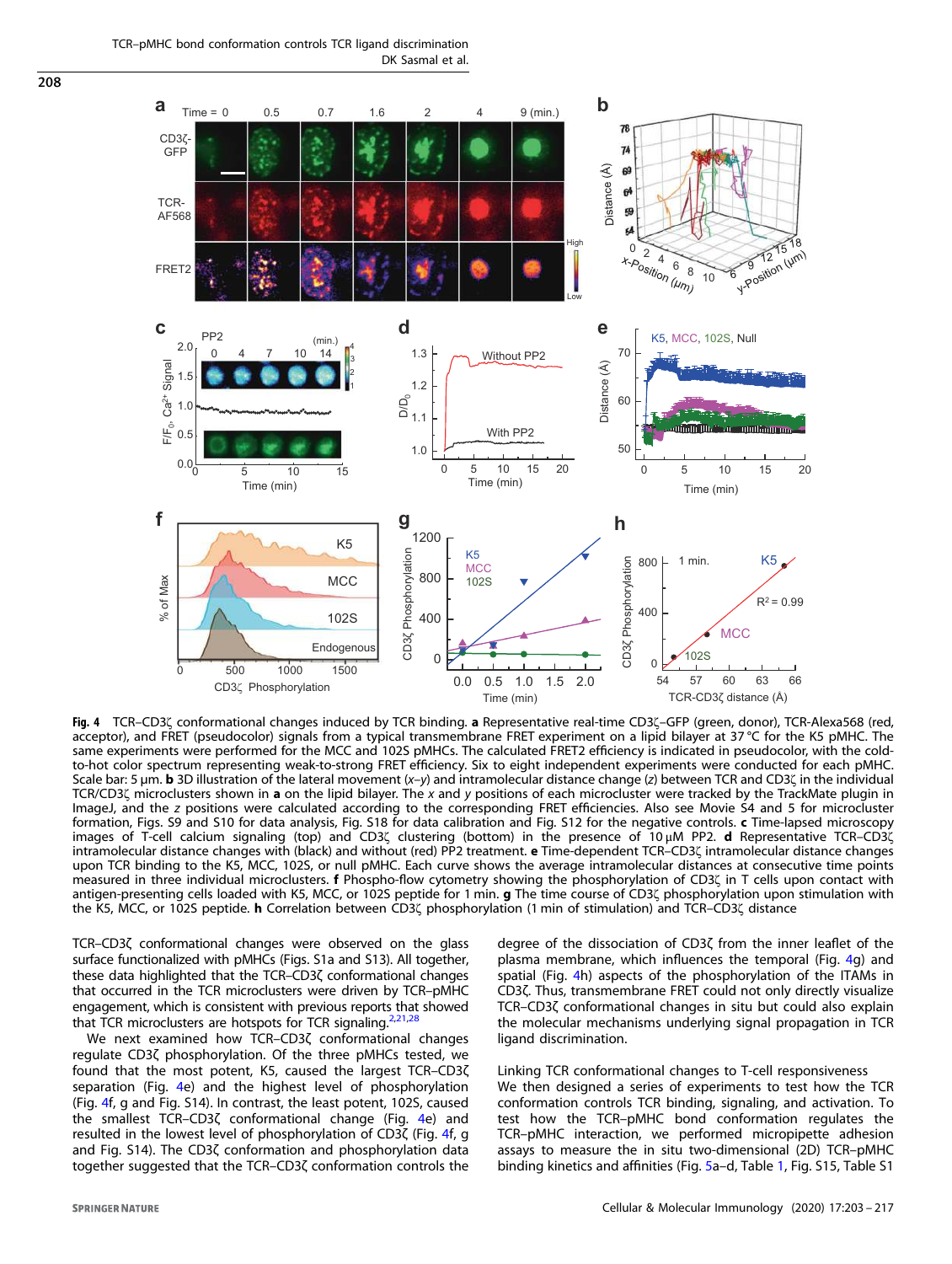and Movie  $56$ ).<sup>[3](#page-13-0)</sup> Our data showed that the binding affinity (driven by the on-rate) is well correlated with the pMHC potency (Table [1\)](#page-8-0). As revealed by the association of a shorter TCR–pMHC bond distance (Fig. [2](#page-3-0)d) with an increased TCR–pMHC binding affinity (Fig. [5b](#page-7-0)–d and Table [1](#page-8-0)), our data suggested that a shorter TCR–pMHC bond promotes the formation of a more stable TCR/ pMHC complex, which is consistent with the classic bond length theory in chemistry.<sup>2</sup>

To understand how the TCR–pMHC bond conformation triggers T-cell signaling, we devised a fluorescence micropipette assay to measure real-time T-cell calcium signaling at the single-cell level. Fast single T-cell calcium flux was observed upon T cell/APC contact (bond formation). Consistently, the calcium signaling amplitude and speed were dependent on the peptide potency (Fig. [5e](#page-7-0), f, Fig. S15, and Movie S7). To link the TCR conformational change to TCR signaling, we simultaneously plotted the association of the TCR–CD3 $\zeta$  conformational change with the  $Ca^{2+}$  signal against the stimulation time. We found that the CD3ζ conformational change was synchronized with the  $Ca^{2+}$  signal for all three different pMHCs (Fig. [5g](#page-7-0)). Together with the aforementioned smFRET measurements (Fig. [2](#page-3-0)), our data revealed that the TCR–pMHC bond conformation (Fig. [2](#page-3-0)d) governs the amplitude of  $Ca^{2+}$  release (Fig. [5](#page-7-0)e), possibly through bond distance-<br>associated mechanical forces.<sup>[30,31](#page-13-0)</sup> Ca<sup>2+</sup> release in turn drives the dissociation of positively charged CD3ζ from the negatively charged phospholipids in the plasma membrane<sup>[32](#page-14-0)</sup> to expose the CD3 $\zeta$  ITAM domains for phosphorylation via a Ca<sup>2+</sup> signaling feedback loop (Fig. [5h](#page-7-0)).

According to the values for half-maximal T-cell proliferation  $(EC_{50})$  and the 3D half-life of pMHC tetramer binding reported by Corse et al., $12$  we then plotted the intermolecular TCR-pMHC conformations and the intramolecular TCR–CD3ζ distances against the values for the 2D on-rate, affinity, signaling, and proliferation and the 3D tetramer half-life (Fig. S16). Strong negative (Fig. [6a](#page-8-0), solid dots and dashed lines) and positive (Fig. [6](#page-8-0)b, open dots and solid lines) correlations were found for the TCR–pMHC bond distances and the TCR–CD3ζ distances vs. all of the metrics of TCR binding, signaling, and activation, which govern the entire process of signal reception, transduction, and regulation, respectively. These measurements and correlations indicated the direct physiological relevance of the conformational dynamics of single TCR–pMHC bonds and individual TCR–CD3ζ complexes.

#### **DISCUSSION**

There is considerable controversy about TCR recognition and the initiation of signaling, which are key steps by which a TCR specifically and sensitively recognizes its agonist ligand and then transduces the recognition signal across the plasma membrane to cause alternations in the cytoplasmic portions of the associated CD3 signaling domains. To elucidate the molecular mechanisms underlying this critical process, we need to understand: (1) how the TCR discriminates between signals from a single agonist and those derived from the surrounding abundant self-peptides, and (2) how the TCR precisely propagates such a signal to CD3 to properly trigger T-cell activation. Here, we developed an in situ FRET method to measure the conformational changes of single TCR–pMHC bonds on the cell surface and individual TCR–CD3ζ complexes across the cell membrane (Fig. [1](#page-1-0)a). Cell surface FRET1 revealed signal generation, and transmembrane FRET2 showed further signal propagation and amplification. The integration of both types of FRET could show the entire process of signal initiation for TCR triggering.

The TCR conformational change model has long been used to explain the mechanism underlying TCR triggering. However, neither crystal structures nor other biochemical assays have been able to provide solid evidence with enough spatiotemporal resolution to either prove or disprove this model. Here, we 209

measured the intermolecular distances of single TCR–pMHC bonds using highly sensitive smFRET (Fig. [1](#page-1-0)a). In biochemistry, bond length, which is the average distance between the nuclei of two bonded atoms in a molecule, is used to describe the compactness of a bond. Because the TCR was labeled with a scFv and CD4 was also bound to the pMHC, the distance measured here (Fig. [2d](#page-3-0)) did not reflect the bond length. However, the same scFv (Fig. [1](#page-1-0)a) was used for all three pMHCs, and CD4 binding contributed negligibly to the TCR–pMHC bond distances (Fig. [3](#page-4-0)b). The TCR–pMHC bond distances (Fig. [2](#page-3-0)d) measured in this study provided a reasonable approximation to determine the compactness (or bond length) of a TCR–pMHC bond, thus providing the most basic conformational information at the single-molecule level to advance the understanding of the molecular mechanism underlying TCR recognition in situ.

More importantly, the TCR–pMHC bond conformations measured by our smFRET assay were independent of the binding affinity and kinetics, although they were well correlated (Fig. [6\)](#page-8-0). The smFRET assay is highly distance dependent and is only able to detect FRET signals when a TCR binds to a pMHC on the cell surface (Fig. [1b](#page-1-0), d; comparison of K5 with null); $8,33$  $8,33$  $8,33$  in other words, smFRET only measured the conformational dynamics of single TCR–pMHC bonds. The bound state was confirmed by the presence of a nearly immobilized pMHC (diffusion coefficient  $D_{\text{bound}} \approx 0$ ) for each smFRET trajectory, compared with the fast diffusion of free pMHCs (Fig. [2](#page-3-0)f, g and Fig. S8). Such a dramatic diffusion difference has been previously used to differentiate bound and unbound pMHCs at the single-molecule level.<sup>[19](#page-13-0),[20](#page-13-0)</sup> By definition, the affinity is the ratio between bound and unbound molecules at the equilibrium phase, and kinetics describes the rates of bond association/dissociation. Because the TCR–pMHC bond conformation is not influenced by unbound molecules and bond association/dissociation, it is independent of the TCR–pMHC binding affinity and kinetics. In other words, the TCR–pMHC bond conformation measured by smFRET reveals an intrinsic property of the TCR/pMHC complex in the bound state.

Based on the observation that TCRs form microclusters during antigen recognition by conventional TIRF and superresolution microscopy, $21,28,34$  $21,28,34$  $21,28,34$  $21,28,34$  serial engagement has been proposed to explain the high sensitivity of T-cell recognition.<sup>[2](#page-13-0),[3](#page-13-0)</sup> To measure the conformational dynamics of single TCR–pMHC bonds without the possible influence of TCR clustering, we used the actin polymerization inhibitor LA to prevent the formation of TCR microclusters. Consistently, the smFRET measurements showed no differences in the TCR–pMHC bond distances measured in the presence or absence of TCR microclusters (Fig. [3](#page-4-0)c), which reinforced the importance of the single TCR–pMHC bond conformation in the triggering of T-cell signaling and revealed the high sensitivity of TCR recognition.<sup>[1,2](#page-13-0)</sup>

Spatially, our data revealed strong correlations between the intermolecular TCR-pMHC conformation and the  $Ca^{2+}$  flux (Fig. [7](#page-9-0)a), the intramolecular TCR–CD3ζ distance (Fig. [7](#page-9-0)b), and CD3ζ phosphorylation (Fig. [7](#page-9-0)c). Our data showed that the strongest agonist, K5, formed the shortest TCR–pMHC bond, which caused the greatest dissociation of CD3ζ from the inner leaflet of the plasma membrane and lead to the maximum exposure of its ITAMs to result in the highest level of phosphorylation. In contrast, a structurally similar but weaker ligand, 102S, formed the longest bond with the TCR, resulting in the least dissociation of CD3ζ from the membrane and the lowest level of phosphorylation. Our results collectively showed that a TCR discriminates between closely related peptides by forming TCR–pMHC bonds with different conformations, which precisely control the accessibility of CD3ζ ITAMs to phosphorylation (Fig. [7d](#page-9-0)). This discovery highlighted the critical importance of bond conformation in TCR triggering. Physiologically, our study suggested that a short bond, but not a long bond, can efficiently exclude the large, inhibitory tyrosine phosphatase CD45 to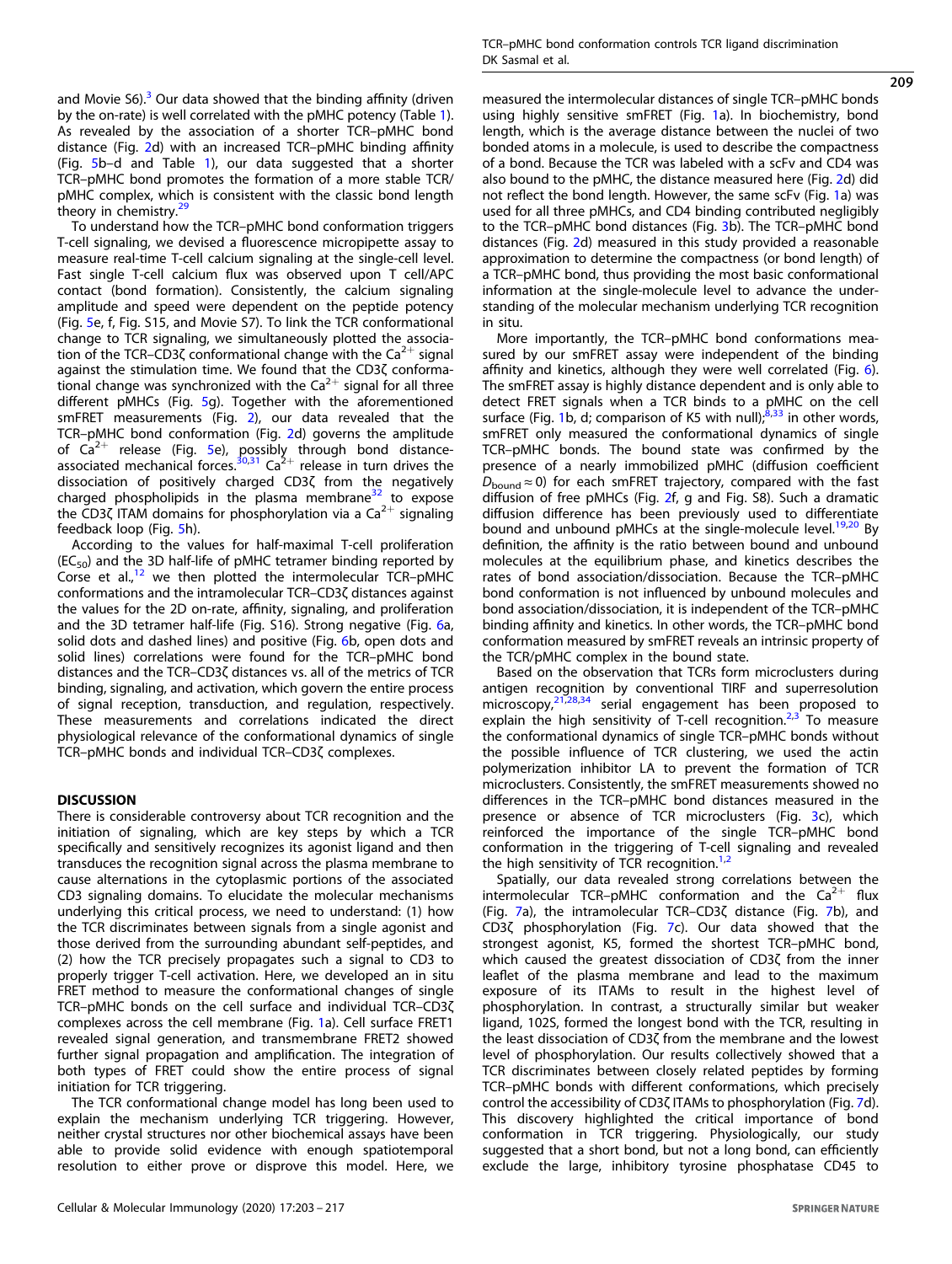TCR–pMHC bond conformation controls TCR ligand discrimination DK Sasmal et al.

<span id="page-7-0"></span> $\frac{1}{210}$ 



**Fig. 5** 2D kinetics and T-cell Ca<sup>2+</sup> signaling. **a** 2D micropipette adhesion frequency assay. A micropipette-aspirated T cell (right) was driven by a piezoelectric translator to make controlled contact with an RBC coated with pMHC held by another pipette (left). The retraction of T cells to the starting position resulted in elongation of the RBC, enabling the visual detection of the TCR–pMHC bond. Also see Fig. S15 and Movie S6. Adhesion curves for 5C.C7 TCRs interacting with the K5 (b), MCC (c), and 102S (d) pMHCs measured by micropipette assay at 25 °C at the indicated pMHC site densities. Each cell pair was tested 50 times with a given contact duration to estimate the adhesion probability, and three cell pairs were tested for each contact duration to calculate the mean adhesion probability. The data (points) were fitted by a probabilistic kinetic model (curves) to determine the 2D binding kinetics. The data are summarized in Table [1](#page-8-0) and Table S1. e Real-time single T-cell calcium signaling measured by fluorescence micropipette. A CH27 cell loaded with the K5 (top row) or null peptide (bottom row, control) was precisely controlled to make contact with a primary 5C.C7 T cell loaded with the Fluo-4 calcium indicator at 37 °C. The fluorescence signal was recorded in real time by time-lapsed microscopy, and the fold increase in  $Ca^{2+}$  signaling ( $F/F_0$ ) is shown in pseudocolor. Representative  $Ca^{2+}$  imaging in the fold increase in  $Ca^{2+}$  signaling ( $F/F_0$ ) is shown in pseudocolo experiments for the K5 and null peptides consisting of 6–8 independent experiments for each peptide are shown. Also see Fig. S15c, d for the Deptides MCC and 1025. See Movie 57 for more data. **f** Representative time trajectories for Ca<sup>2+</sup> signaling stimulated by the K5, MCC, 1025, and null peptides. Fluorescence intensity values (F) at any given timepoint wer to obtain the fold increase in  $Ca^{2+}$  signaling after cell contact. **g** The time course of  $Ca^{2+}$  signaling (colored curves) and TCR–CD3 $\zeta$ conformational changes (black curves). h TCR–CD3ζ conformational changes were caused by a calcium signaling feedback loop. TCR–pMHC bond formation causes CD3ζ dissociation and initiates Ca2<sup>+</sup> flux, which in turn promotes CD3ζ dissociation by neutralizing the negative charges of the anionic phospholipids in the T-cell membrane to fully expose the ITAMs on CD3ζ to allow phosphorylation

**SPRINGER NATURE**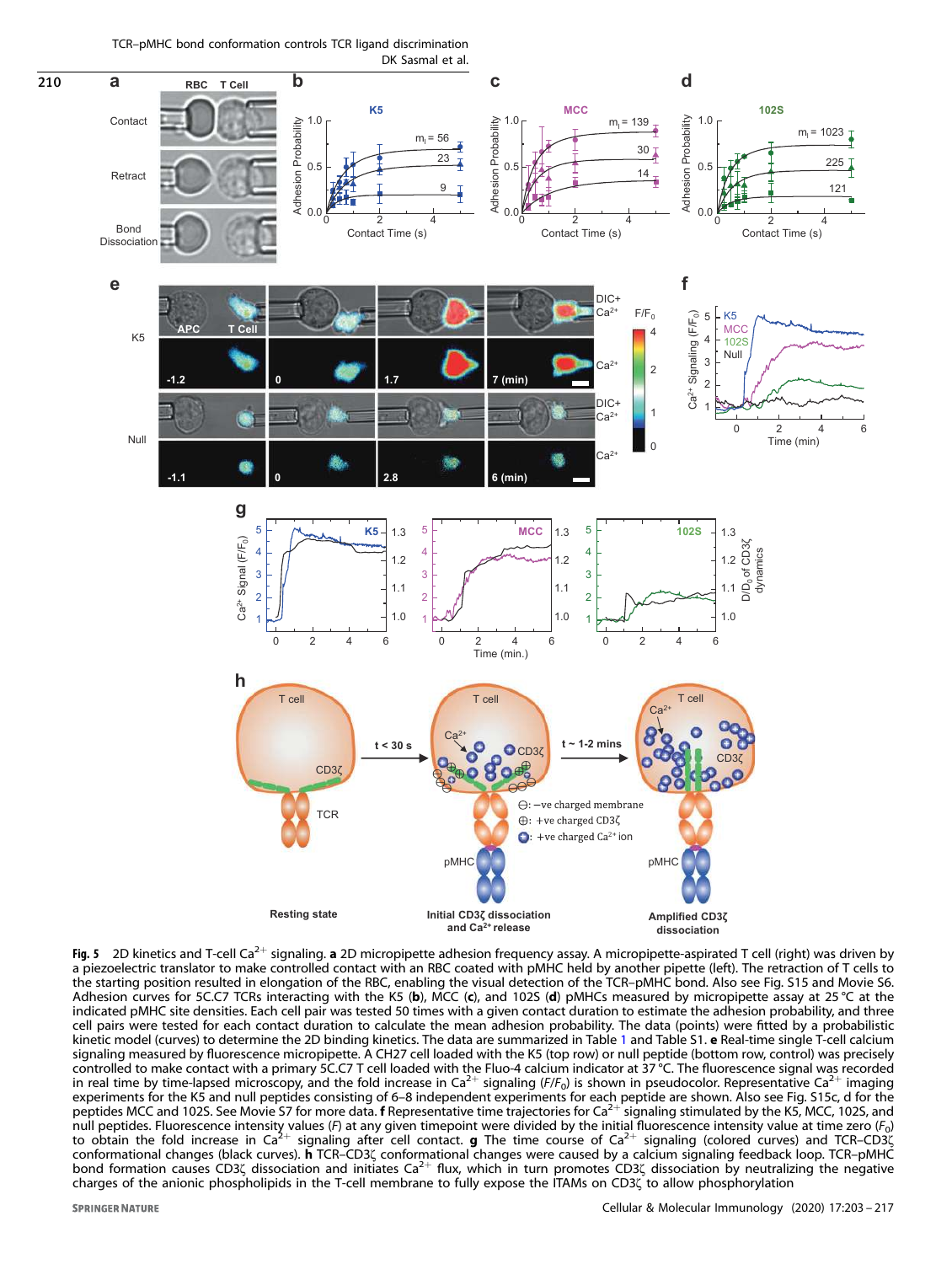<span id="page-8-0"></span>

| Table 1.<br>2D kinetic parameters |                   |                   |                              |                                  |                                                |  |
|-----------------------------------|-------------------|-------------------|------------------------------|----------------------------------|------------------------------------------------|--|
| Peptide                           | Sequence          | T-cell activation | $A_cK_a$ (µm <sup>4</sup> )  | $k_{\rm off}$ (s <sup>-1</sup> ) | $A_cK_{on}$ (µm <sup>4</sup> s <sup>-1</sup> ) |  |
| l K5                              | ANERADLIAYFKAATKF | Super agonist     | $3.7 \pm 0.6 \times 10^{-4}$ | $1.0 \pm 0.3$                    | $3.6 \pm 0.5 \times 10^{-5}$                   |  |
| MCC                               | ANERADLIAYLKQATK  | Agonist           | $1.5 \pm 0.7 \times 10^{-4}$ | $1.3 \pm 0.7$                    | $2.0 \pm 1.1 \times 10^{-5}$                   |  |
| 1025                              | ANERADLIAYLKOASK  | Weak agonist      | $1.6 \pm 0.7 \times 10^{-5}$ | $1.5 \pm 0.3$                    | $2.4 \pm 0.8 \times 10^{-6}$                   |  |



Fig. 6 Correlations between TCR conformations and T-cell binding kinetics, signaling, and proliferation. Correlations of the TCR–pMHC bond conformation (a) and TCR–CD3ζ distance (b) with the 2D on-rate, 2D affinity, calcium signaling, and proliferation for the K5, MCC, and 102S peptides. The EC<sub>50</sub> data for cell proliferation were adapted from Corse et al.<sup>[12](#page-13-0)</sup> Data points were fitted with a linear function, and the goodness of correlation is indicated by the  $R^2$  value

increase the phosphorylation of CD3 $\zeta$  ITAMs by Lck.<sup>[5,26](#page-13-0)</sup> As bond conformation is independent of binding affinity and kinetics, the results of our study are also very well aligned with those of a previous study showing that elongating the pMHC ectodomain greatly reduces TCR triggering without affecting TCR–pMHC binding. $1$ 

Temporally, our results revealed that near-instantaneous TCR–pMHC binding (Fig. [2b](#page-3-0)) was concurrently followed by delayed  $Ca^{2+}$  flux and CD3 $\zeta$  disassociation (Fig. [5](#page-7-0)g), which was in line with the observation in a previous work that  $Ca^{2+}$  and CD3ε/ζ phosphorylation use a positive feedback loop to amplify and sustain T-cell signaling.<sup>[32](#page-14-0)</sup> Together with the results of previous studies, our data suggested a "TCR–pMHC bond conformational change model" (Fig. [7d](#page-9-0)) in which a TCR deciphers the structural differences between foreign and self-peptides by forming TCR–pMHC bonds with different distances, which most likely trigger an increase in  $Ca^{2+}$  signaling that is proportional to the bond distance through bond distance-controlled mechanical forces, $3,30,31,35$  $3,30,31,35$  $3,30,31,35$  $3,30,31,35$  a previous study has shown that mechanical forces are required to trigger  $Ca^{2+}$  flux.<sup>[30](#page-13-0)</sup> In turn, the released  $Ca^{2+}$ regulates the dissociation of positively charged CD3ζ cytoplasmic domains from negatively charged phospholipids in the plasma membrane (Fig. [5](#page-7-0)h). Such a  $Ca^{2+}$  positive signaling feedback loop propagates and amplifies the differences between foreign and self-peptides until TCR-pMHC bond dissociation occurs.<sup>[36](#page-14-0)</sup> This bond conformational change model (Fig. [7d](#page-9-0)) is compatible with existing TCR triggering models<sup>[5,6](#page-13-0)</sup> and explains the high specificity and sensitivity of T-cell recognition and the results of previous studies of CD3 conformational changes.[9](#page-13-0)[,37](#page-14-0)–[40](#page-14-0) Our model suggests

Cellular & Molecular Immunology (2020) 17:203 – 217

that T cells use accurate, reliable, and efficient machinery to faithfully transduce extracellular TCR–pMHC binding into appropriate intracellular signals to ensure the optimal spatial and temporal activation of T cells.

In summary, our study revealed the dynamic process underlying the manner in which TCR recognition signals are initiated, controlled, transmitted, and amplified via the direct linking of the intermolecular TCR–pMHC conformation and the intramolecular TCR–CD3ζ distance to T-cell surface binding, intracellular signaling, and functional responses. This sheds light on the molecular mechanisms by which a TCR deciphers the structural differences between foreign and self-peptides via the TCR–pMHC bond conformation to initiate and amplify different TCR signaling responses for ligand discrimination.

#### EXPERIMENTAL PROCEDURES

#### Mice

The Institutional Animal Care and Use Committee of the University of Chicago approved the animal protocols used in this study. The 5C.C7 TCR transgenic RAG2 knockout mice with a B10.A background were a generous gift from the NIAID.

#### Cells

T-cell blasts were obtained by stimulating splenocytes isolated from 5C.C7 TCR transgenic mice with 10 μM MCC peptide (amino acids 88–103, ANERADLIAYLKQATK) according to a protocol approved by the Institutional Animal Care and Use Committee of the University of Chicago. The T-cell blasts were maintained in complete medium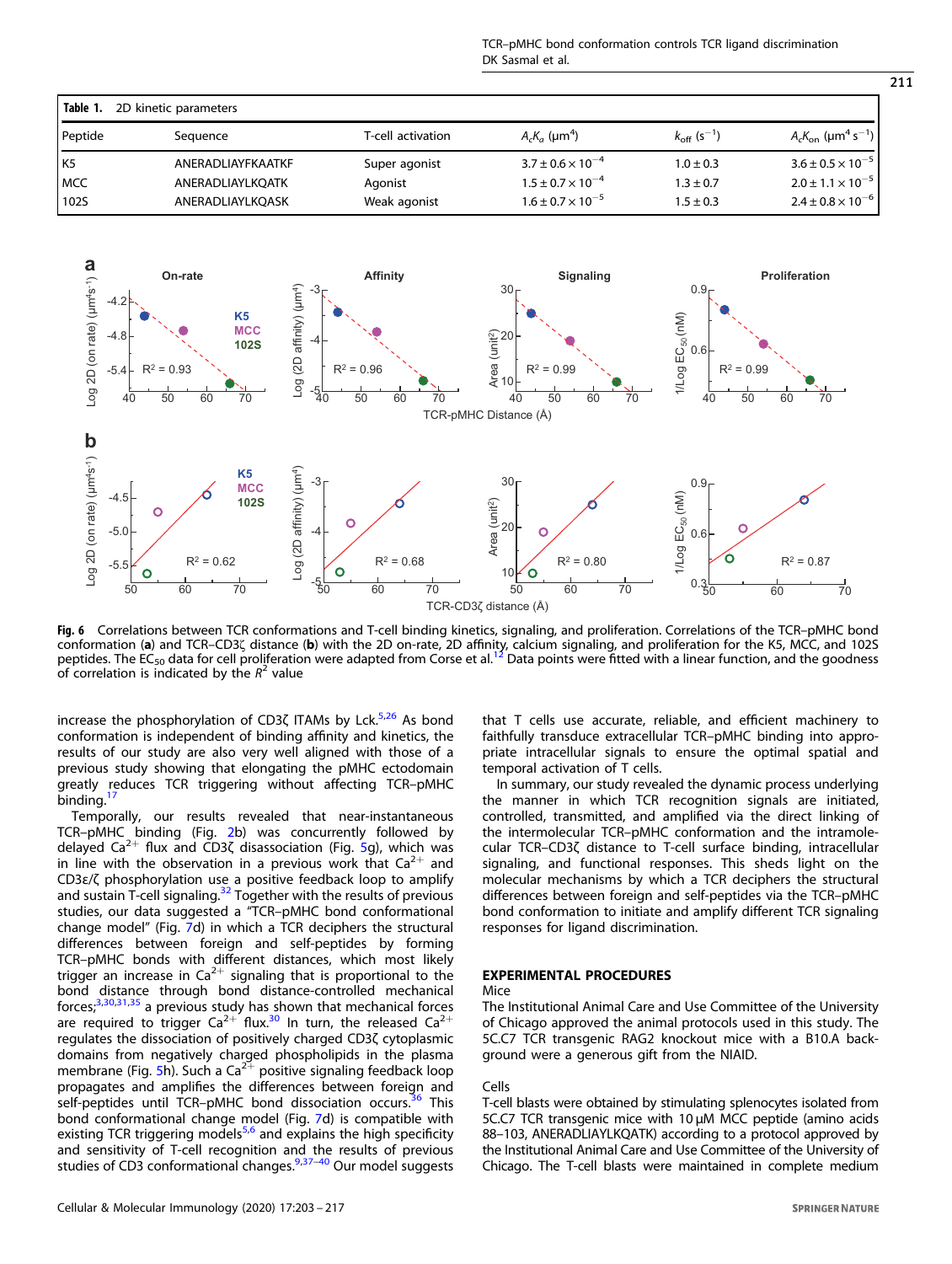<span id="page-9-0"></span>TCR–pMHC bond conformation controls TCR ligand discrimination DK Sasmal et al.



Fig. 7 Mechanistic models of TCR triggering and discrimination. Correlations between TCR-pMHC bond conformation and calcium flux (a), TCR–CD3ζ distance (b), and CD3ζ phosphorylation (c). d Our proposed model for TCR ligand discrimination. The TCR–pMHC bond conformation controls the TCR–CD3ζ distance to regulate the exposure of ITAMs on CD3ζ for subsequent phosphorylation for the K5, MCC, and 102S pMHCs, respectively

(RPMI 1640 medium with 10% fetal bovine serum (FBS), 2 mM <sup>L</sup>glutamine, 50 μM β-mercaptoethanol, and penicillin–streptomycin). The T cells were used on days 6–9 for imaging and the micropipette experiments. The live T cells were separated from the dead cells by Ficoll-Paque density gradient media (GE). B-cell lymphoma CH27 cells were used as APCs. The APCs were maintained in the same medium that was used for the T cells. $<sup>2</sup>$  $<sup>2</sup>$  $<sup>2</sup>$  Human RBCs were isolated</sup> from the whole blood of healthy donors from the hospital at the University of Chicago according to a protocol approved by the Institutional Review Board of the University of Chicago.

#### **Reagents**

1-palmitoyl-2-oleoyl-sn-glycero-3-phosphocholine (POPC), 1,2-dioleoyl-sn-glycero-3-[(N-(5-amino-1-carboxypentyl) iminodiacetic acid) succinyl] nickel salt (DGS-NTA-Ni<sup>2+</sup>), and 1,2-dioleoyl-sn-glycero-3phosphoethanolamine-N [methoxy (polyethyleneglycol)-5000] ammonium salt (PEG5000 PE) were purchased from Avanti Polar Lipids. PBS, BSA, FBS, and Alexa Fluor 568 C5 maleimide were purchased from Thermo Fisher Scientific. PEG-NTA-Ni<sup>2+</sup>-coated coverslips were purchased from MicroSurfaces, Inc. Nunc Lab-Tek eight-well chambered coverslips were purchased from Thermo Fisher Scientific. His-tagged B7 was generated as previously reported.<sup>[8](#page-13-0)</sup> His-tagged ICAM-1 was purchased from Sino Biological. Cy3 and Cy5 maleimide mono-reactive dyes were purchased from GE Life Sciences. Alexa Fluor 568, Fura-4, and di-methyl sulfoxide were purchased from Thermo Scientific. LB media was obtained from Fisher Scientific.

# pMHCs

For the FRET measurements between TCRs and pMHCs on the cell surface (FRET1), we generated a peptide-exchangeable CLIP-IE<sup>k</sup> molecule.<sup>[41](#page-14-0)</sup> The α and β chains of the CLIP-IE<sup>K</sup> molecule were cloned into pAC vectors with a gp67 signal sequence (BD Biosciences), acidic or basic leucine zipper sequences and a 6-histidine tag at the C-terminus. Primary baculoviruses were prepared for each chain by cotransfecting the construct with linearized baculovirus DNA (BestBac 2.0, Expression Systems) into Sf9 cells using CellFectin reagent (Thermo Fisher Scientific). The cells were washed and incubated at 27 °C for 1 week. The primary viruses were harvested by centrifugation and the collection of the supernatant. Baculoviruses were amplified to generate higher titers by infecting Sf9 cells for another week. Hi5 cells were coinfected with baculoviruses encoding both chains, and the supernatants were harvested after 65 h of infection. The pH of the supernatant was adjusted to pH 6.9 with HEPES-buffered saline (10 mM HEPES pH 7.2, 150 mM NaCl, and 0.02% NaN<sub>3</sub>), 20 mM imidazole, pH 7.2, 5 mM  $MgCl<sub>2</sub>$ , and 0.5 mM  $NiCl<sub>2</sub>$ . Ni-NTA agarose (Qiagen) was added to the supernatant and stirred overnight at 4 °C. The supernatant was filtered, the Ni-NTA agarose was collected, and CLIP-IE<sup>K</sup> was eluted using 200 mM imidazole, pH 7.2, in HBS. The protein fractions were analyzed by SDS-PAGE.  $CLIP-IE<sup>K</sup>$  was purified using Superdex 200 size-exclusion column chromatography and Mono-Q anion exchange chromatography (GE healthcare). The purified fractions were used for peptide loading. According to a method described in a previous publication,<sup>[8](#page-13-0)</sup> peptides with fluorescent maleimide dye (Cy3) at the C-terminus, including K5(C)-ANERADLIAYFKAATKFGGdSdC, MCC(C)-ANERADLIAYLKQATKGGdSdC, T102S(C)-ANERADLIAYLK-QASKGGdSdC, and null(C)-ANERAELIAYLTQAAKGGdSdC, were synthesized, labeled with Cy3, purified by HPLC, and verified by mass spectrometry by the Elim Biopharm Company (CA). The peptides of interest were added to the purified CLIP-IE<sup>k</sup> protein at a 100-fold molar excess for the peptide exchange reaction. Thrombin (1 U/100 µg of IE<sup>k</sup>) was added and incubated at 37 °C for 1 h. The pH of the solution was decreased by adding MES buffer, pH 6.2, at a final concentration of 30 mM, and the  $IE<sup>K</sup>$  was again incubated at 37 °C overnight. The pH of the protein solution was adjusted with 40 mM HEPES, pH 7.2. Extra peptides and denatured proteins were removed by centrifugation (16,000  $\times$  g for 30 min at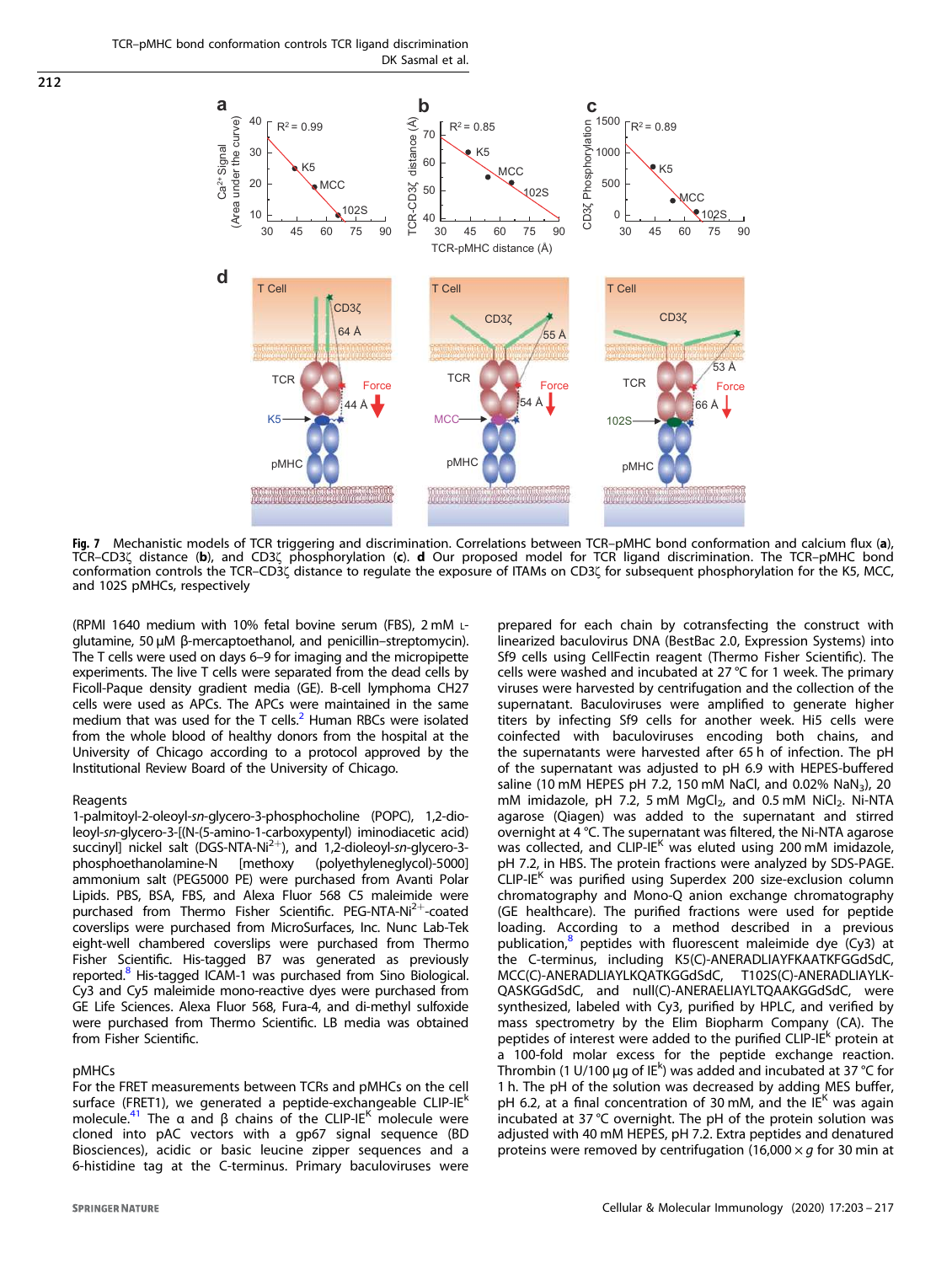4 °C) and desalting twice with Zeba Spin Desalting Columns (Thermo Fisher).

For the FRET measurements between TCR and CD3ζ across the cell membrane (FRET2) and the 2D micropipette adhesion assays, IE<sup>k</sup> pMHC monomers generated by the NIH Tetramer Core Facility were used. Biotinylated monomeric  $IE<sup>k</sup>$  was covalently complexed with the ANERADLIAYFKAATKF (K5), ANERADLIAYLKQATK (MCC), ANERADLIAYLKQASK (102S), and PVSKMRMATPLLMQA (human CLIP 87-101) peptides. The IE<sup>k</sup> monomers were aliquoted and stored at −80 °C until use.

# Production and labeling of the scFvs

Plasmid constructs encoding two mutants of the anti-TCR scFvs J1 and J3 were obtained as a generous gift from Mark M. Davis at Stanford University.<sup>[8](#page-13-0)</sup> J1 was used for cell surface FRET1, and J3 was used for the transmembrane FRET2 experiments. To generate the J1 and J3 proteins, BL21 bacteria were transfected with cDNA and cultured on a large scale (2L each) in the presence of isopropyl β-D-1-thiogalactopyranoside. The bacteria were spun down, and the cell pellets were resuspended with bacterial-protein extraction reagent (Thermo Fisher), lysozyme, and DNase, followed by washing with inclusion wash buffer (100 mM NaCl, 50 mM Tris base, and 0.05% (volume) Triton X- $100$ ).<sup>[42](#page-14-0)</sup> The refolding and purification of the recombinant scFvs were performed using a modified method based on previous publications.<sup>[43](#page-14-0),[44](#page-14-0)</sup> In brief, the scFvs were unfolded in the presence of 10 mM β-mercaptoethanol for 2 h at 25 °C (in 100 mL of 100 mM Tris-HCl buffer with  $pH = 8.0$ , 6 M GuHCl and 200 mM NaCl), so that they could be refolded to obtain proteins with the correct conformations by stepwise dialysis methods without causing protein oxidation. To remove the reducing agent, the denatured recombinant scFvs were dialyzed against 1 L of 100 mM Tris-HCl, pH 8.0, buffer with 6 M GuHCl and 200 mM NaCl for 15 h at 4 °C with gentle stirring. Then, stepwise dialyses were performed in the same Tris-HCl buffer containing decreasing concentrations of GuHCl (4, 2, 1, 0.5, and 0 M) for 15 h for each step at 4 °C with gentle stirring. During the 1 and 0.5 M dialysis steps, 400 mM <sup>L</sup>-arginine (Sigma-Aldrich) and 375 μM of oxidized glutathione (Sigma-Aldrich) were added. The final dialysis was performed in buffer without GuHCl for 18 h at 4 °C with gentle stirring. The protein was concentrated and stored at 4 °C prior to long-term storage at −20 °C in the presence of 50% glycerol. The purified scFVs were labeled with Cy5-malimide in the presence of 50 µM Tris-(2-carboxyethyl) phosphine hydrochloride for 2 h at room temperature followed by 12 h of gentle mixing at 4 °C. Then, the labeled scFVs were purified by a resin spin column. J1 and J3 were labeled and purified for the FRET experiments. The binding specificity of each of the scFvs for the 5C.C7 TCRs was confirmed by flow cytometry before the imaging experiments.

# CD3ζ–GFP transduction

Primary 5C.C7 T cells were retrovirally transduced with CD3ζ–GFP according to a previously published method. $45$  Ecotropic platinum-E retroviral packaging cells were transiently transfected with the MIG–CD3ζ–GFP vector by calcium phosphate precipitation. The viral supernatant was harvested twice at 48 and 72 h post transfection, filtered by a 0.2 μm cellulose acetate membrane, and used for the subsequent experiments. Splenocytes isolated from 5C.C7 mice were cultured in RPMI supplemented with 10% FBS, 2 mM glutamine, 50 µM 2-mercaptoethanol, 1 mM HEPES, 1 mM sodium pyruvate,  $1 \times$  glutamine and nonessential amino acids (Thermo Fisher), 100 U/mL penicillin, 100 µg/mL streptomycin, and 50 µg/mL gentamycin and stimulated with precoated 1.5 μg/mL anti-CD3ε Ab (Clone 145-2C11, University of Chicago Monoclonal Antibody Facility) and 0.5 μg/mL anti-CD28 Ab (Clone 37.51, Biolegend) in the presence of 40 U/mL recombinant human IL-2 (Peprotech). After 24 h of cell activation, 2 mL viral supernatant was added to a well of a Retronectin (Clontech) precoated (12.5 µg/mL in PBS, incubated at 4 °C overnight) six-well plate and centrifuged for 90 min at 3000  $\times$  g, and then the stimulated cells were transferred to the plate and centrifuged in the viral supernatant supplemented with 4 μg/mL protamine sulfate at 800  $\times$  g for 90 min. The transduction rate of CD3 $\zeta$ -GFP was determined by GFP fluorescence at least 16h after transduction.

# Lipid bilayer preparation

The glass-supported lipid bilayer preparation method was developed based on previous publications.<sup>[25](#page-13-0),[46](#page-14-0)</sup> The lipid layer was generated by mixing POPC (90%), DGS-NTA-Ni<sup>2+</sup> (9.9%), and PEG500PE (0.1%) in chloroform in clean glass vials. The chloroform was dried with 0.22- $\mu$ m-filtered N<sub>2</sub>, and then vials containing the lipid layer were kept in a vacuum for 2 h to dry them completely. The lipid layer was then resuspended in filtered PBS buffer (pH 7.4; Clontech) at a concentration of 4 µM/mL. To decrease the sizes of the multilamellar lipid vesicles to generate unilamellar vesicles, the cloudy vesicle solution was repeatedly frozen in liquid nitrogen and thawed in a 37 °C water bath 30 times until the solution became clear. The unilamellar vesicle solution was stored at −80 °C for future experiments. Before each experiment, a tube was centrifuged at 33,000  $\times$  g for 45 min at 4 °C. The supernatant was incubated for 90 min on an eight-well Lab-Tek chamber coverslip that was thoroughly prewashed twice with 5 N NaOH at 50 °C, followed by washing with PBS twice at 37 °C. The lipid vesicles fused onto the glass surface and formed a glasssupported lipid bilayer. The lipid bilayer was washed three times thoroughly with PBS to remove excess lipids. Then, a mixture of His-tagged, fluorescently labeled pMHCs and His-tagged, nonfluorescent ICAM-1, and B7 was added to the lipid bilayer and incubated for 1 h. After 30 min, the unbound proteins were washed with PBS three times. The bound protein was incubated for another 30 min at 37 °C, and the weakly bound proteins were washed away with PBS three additional times. The protein-bound lipid was incubated with 1% BSA for 20 min to minimize the background fluorescence during microscopy experiments. The excess BSA was washed away three times with PBS. The microscopy experiments were performed using imaging buffer (PBS, pH 7.4, 137 mM NaCl, 5 mM KCl, 1 mM CaCl<sub>2</sub>, 2 mM  $MqCl<sub>2</sub>$ , 0.7 mM Na<sub>2</sub>HPO<sub>4</sub>, 6 mM D-glucose, and 1% BSA).

The fluidity and integrity of the lipid bilayer were tested by fluorescence recovery after photobleaching experiments with 32 nM Cy3-labeled pMHC reconstituted on a supportive lipid bilayer (Fig. S2a and Movie S2). The photobleaching was performed by using a high power (60 mW) 532-nm CW laser with 5 s of exposure at the center of the imaging area, and the fluorescence recovery of the lipid bilayer was imaged with a  $470 \pm 10$  nm LED light at 10 s intervals. The power and duration of the laser and LED light excitation were controlled by analog modulation. The diffusion coefficient (D) was determined by labeling the lipid bilayer with 1 nM of Cy3-labeled pMHCs, which were excited by a stable 532-nm laser (Fig. S2g). The diffusion of the single pMHCs in the lipid bilayer was tracked in real time and characterized (Fig. S2b–f and Movie S1). The experimentally determined diffusion coefficient  $D_e$  was verified by a small-scale simulation  $D_{s}$ , which showed high similarity (Fig. S2h–k). The pMHC diffusion constant was determined by the TrackArt program in MATLAB and was consistent with previously reported values.<sup>[47](#page-14-0)</sup>

## **Microscopy**

All imaging experiments were performed using our custom-built TIRF and epifluorescence microscope setup, which utilized a Nikon-Ti-E inverted microscope attached to an Optosplit III (CAIRN Research) and an Andor iXon 888 EMCCD camera (1024 × 1024 pixel) (Fig. S1b). The individual of 405, 488, 532, and 647-nm (Cobolt) CW laser lines were aligned to an achromatic fiber port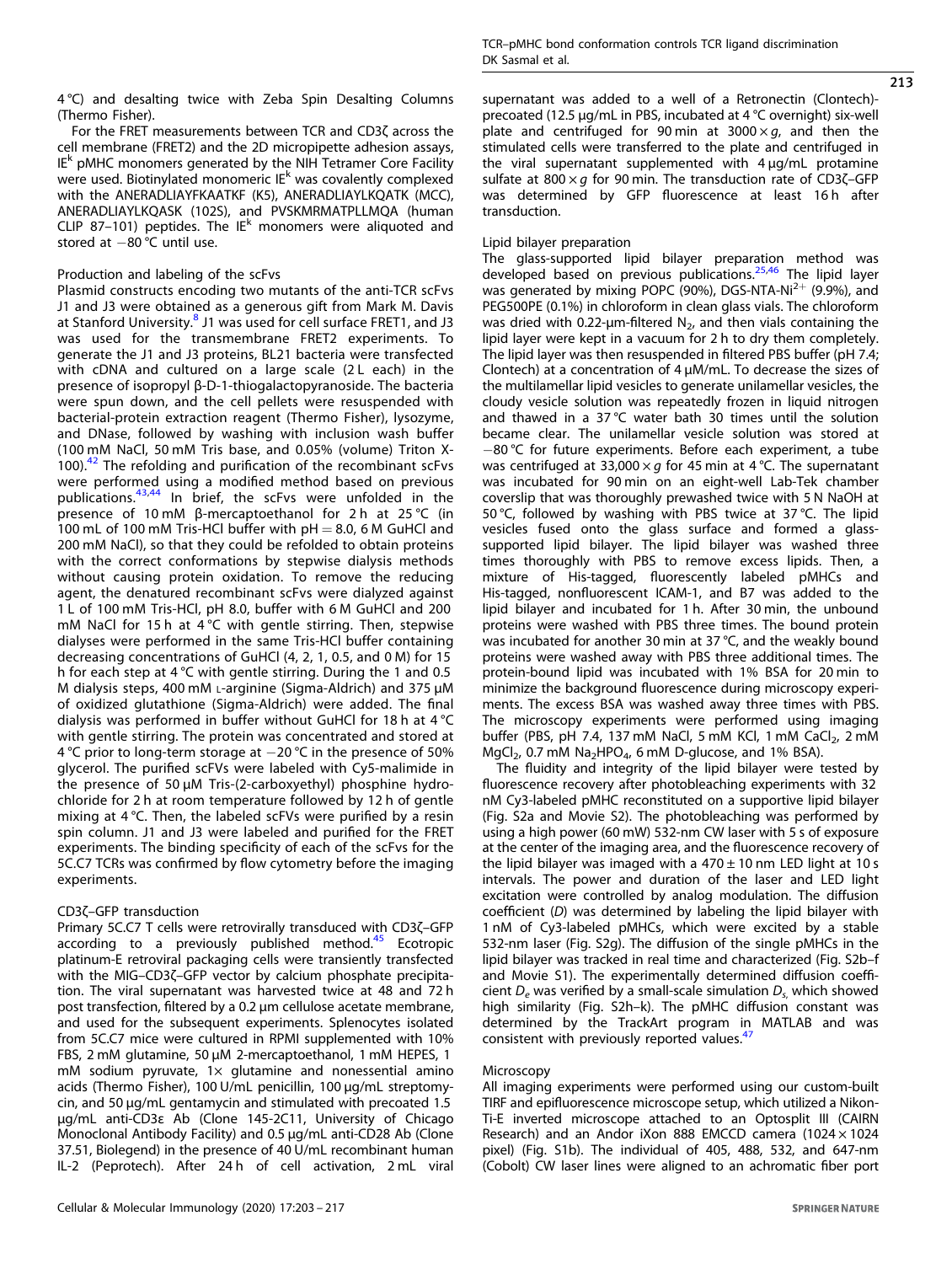<span id="page-11-0"></span>214

(APC type, 400–700 nm, Thorlabs, Inc.) and then passed through an achromatic polarization-maintaining single-mode fiber to a motorized Nikon TIRF illuminator. The lasers were directed by a custombuilt quad-band dichroic mirror (Chroma, ZT405-488-532-640rcp) to the sample through a 1.42 NA 100 $\times$  TIRF objective. A sevencolor solid-state LED light source with bandpass filters was also attached with a liquid light guide to the upper filter cube wheel in the Nikon microscope. The fluorescence from the donor and acceptor passed through a quad-band laser clean-up filter (ZET405- 488-532-647m) and then passed through the Optosplit III to separate the emission fluorescence of the FRET donor and the acceptor. In the Optosplit cube, we used different filter sets for the FRET1 and FRET2 experiments. For FRET1 (Cy3-Cy5), we used T640lpxr-UF2 (Chroma) as a dichroic filter, ET585/65 for the Cy3 channel (Chroma), and ET655lp for the Cy5 channel (Chroma) for the individual fluorescence signals. For FRET2 (GFP-Alexa568), we used the dichroic filter T560lpxr-UF2 and two bandpass filters: Chroma ET510/20m for GFP and Chroma ET595/50m for Alexa568. For single-molecule imaging, we used hardware sequencing to obtain the highest frame rate (5–10 ms exposure) using high EM gain. Either hardware sequencing (via the camera) or software sequencing (Micromanager) was utilized with analog modulation to synchronize the image acquisition by the EMCCD camera, which triggered each laser and individual LED source. The donor and acceptor signal channels were physically separated by the beam splitter in the Optosplit III, and both signals were imaged simultaneously on the same image frame. The hardware stage control information and images were acquired by Micromanager.<sup>4</sup>

#### FRET experiments

For the intermolecular TCR–pMHC FRET1 measurements, T cells were incubated with a saturated concentration  $(0.027 \,\mu\text{g}/\text{\mu L})$ , Fig. S17a) of Cy5-labeled scFv J1 for 30 min at 4 °C. After three washes, the cells were added to a lipid bilayer containing Cy3 labeled pMHCs (0.3 molecules/um<sup>2</sup>) to perform smFRET using TIRF microscopy in a stream model. To perform the bulk FRET1 experiments, we used a pMHC density of 95 molecules/ $\mu$ m<sup>2</sup> in the lipid bilayer. For the intramolecular TCR-CD3 FRET2 measurements, T cells transduced with CD3ζ–GFP were labeled with a saturated concentration (0.027 µg/µL, Fig. S17a) of Alexa568-labeled scFv J3 for 30 min at 4 °C. After three washes, the cells were added to a lipid bilayer containing unlabeled pMHCs to perform transmembrane FRET2 using epifluorescence microscopy.

#### Density quantification of the TCRs and pMHCs

The average surface TCR density in the 5C.C7 T cells (labeled with a saturated concentration of H57 scFv) in the contact area between a T cell and the lipid bilayer were quantified based on the fluorescence signal of a single Cy5- or Alexa568-labeled H57 scFv. The molecular density of pMHCs in the lipid bilayer was estimated by dividing the total number of pMHC molecules by the total surface area as described previously.<sup>2</sup>

#### CD4 blockade and pharmacological treatments

To measure the TCR–pMHC bond distance by smFRET in the absence of CD4 binding, T cells were incubated with 10 μg/mL anti-CD4 antibody (GK 1.5, Biolegend) and 0.027 µg/µL of Cy5-J1 scFV for 30 min at 4 °C. After three washes, the cells were added to a lipid bilayer containing Cy3-pMHCs, and smFRET assays were performed in the continuous presence of 10 μg/mL anti-CD4 antibody at 37 °C using TIRF microscopy. To measure the TCR–pMHC bond distance by smFRET without the formation of TCR microclusters, T cells were incubated with 1 μM LA (Sigma-Aldrich) and 0.027  $\mu$ g/ $\mu$ L of Cy5-J1 scFv for 1 h at 25 °C. The cells were washed three times, and smFRET assays were performed with a lipid bilayer containing Cy3-labeled pMHCs in the continuous presence of 1  $\mu$ M LA<sup>[3](#page-13-0)</sup> at 37 °C using TIRF microscopy.

To measure the TCR–CD3ζ conformational dynamics in the absence of TCR signaling, T cells were incubated with 10 μM PP2 (Sigma-Aldrich) and 0.027 µg/µL of Cy5-J1 scFv for 1 h at 25 °C. The cells were washed three times, and smFRET assays were performed with a lipid bilayer containing Cy3-labeled pMHCs in the continuous presence of 10  $\mu$ M PP2<sup>[49](#page-14-0)</sup> at 37 °C using epifluorescence microscopy. In parallel, to demonstrate the role of PP2 in blocking TCR signaling, CD3ζ–GFP T cells were loaded with a calcium indicator dye (X-Rhod-5F, Thermo Fisher Scientific), and the real-time calcium flux was measured at 37 °C using epifluorescence microscopy.

#### Anisotropy measurements

Anisotropy measurements (Fig. S17b) were performed as pre-viously described.<sup>[50](#page-14-0)</sup> Briefly, a polarized 532-nm laser was used to excite the samples, and the emission was split by a Wollaston prism (CAIRN Res.) into parallel and perpendicular polarized components that were imaged simultaneously with an EMCCD. The fluorescence anisotropy was determined by the following equation:<sup>[51](#page-14-0)</sup>

$$
r(t) = I_{\parallel} - G I_{\perp} / I_{\parallel} + 2G I_{\perp},
$$
\n(1)

where  $I_{\parallel}$  and  $I_{\perp}$  are the fluorescence intensities of the parallel (||) and perpendicular  $(\perp)$  polarized emission components with respect to the vertically polarized excitation. The G-factors were calculated according to previously reported methods.<sup>[51](#page-14-0)</sup>

#### 2D fluorescent micropipette assays

The micropipette apparatuses were constructed by using a Leica inverted microscope placed on an anti-vibration table (Newport) equipped with manometer systems to apply suction pressure through glass pipettes (Fig. S15a). Two opposing pipettes were attached to two identical piezoelectric micromanipulators (Sensapex) to control the contacts between a T cell and a pMHC-coated RBC or CH27 APC. In the micropipette apparatus, one of the pipettes was also attached to a PI piezo actuator to allow computer-controlled fine movements for the repeated adhesion test cycles. A cell chamber of the desired size was prepared by cutting a coverslip. The temperature of the cell chamber (37 °C) was controlled by an objective heater (Bioptechs). To avoid medium evaporation during heating, the chamber was sealed with mineral oil (Sigma). The real-time images were acquired by an Andor iXon 888 EMCCD camera with a 100x objective and Micromanager software. For real-time calcium imaging, the sample was illuminated by sequentially triggered exposure to  $470 \pm 20$  nm blue light (Spectra X, Lumencor) and white LED light. The triggering of the light channels and the data acquisition were performed with analog modulation using Micromanager.<sup>[48](#page-14-0)</sup> For the 2D kinetic measurements, only continuous white LED light was used to detect the adhesion between a T cell and a pMHCcoated RBC.

## 2D micropipette kinetic assays

The 2D micropipette adhesion experiments 3 were performed using T-cell blasts<sup>[2](#page-13-0)</sup> and pMHC-coated RBCs. Monomeric pMHCs were coated onto RBCs by biotin–streptavidin coupling. RBCs isolated from whole blood were biotinylated using different concentrations of biotin-X-NHS according to the manufacturer's instructions. Ten microliters of RBC solution  $\sim 10 \times 10^6$ ) with 2 mg/mL streptavidin solution (10 µl) were mixed for 30 min at 4  $\degree$ C and then incubated with 20 μg/mL biotinylated pMHC monomer for 30 min at 4 °C. After each step, the RBCs were washed three times.

To determine the surface TCR and pMHC densities, T cells were incubated with 10 μg/mL of the PE-conjugated anti-mouse TCR β chain antibody clone H57-597 (BD) in 200 μL of FACS buffer (RPMI 1640, 5 mM EDTA, 1% BSA, and 0.02% sodium azide) at 4 °C for 30 min, and the pMHC-coated RBCs were stained with the PE-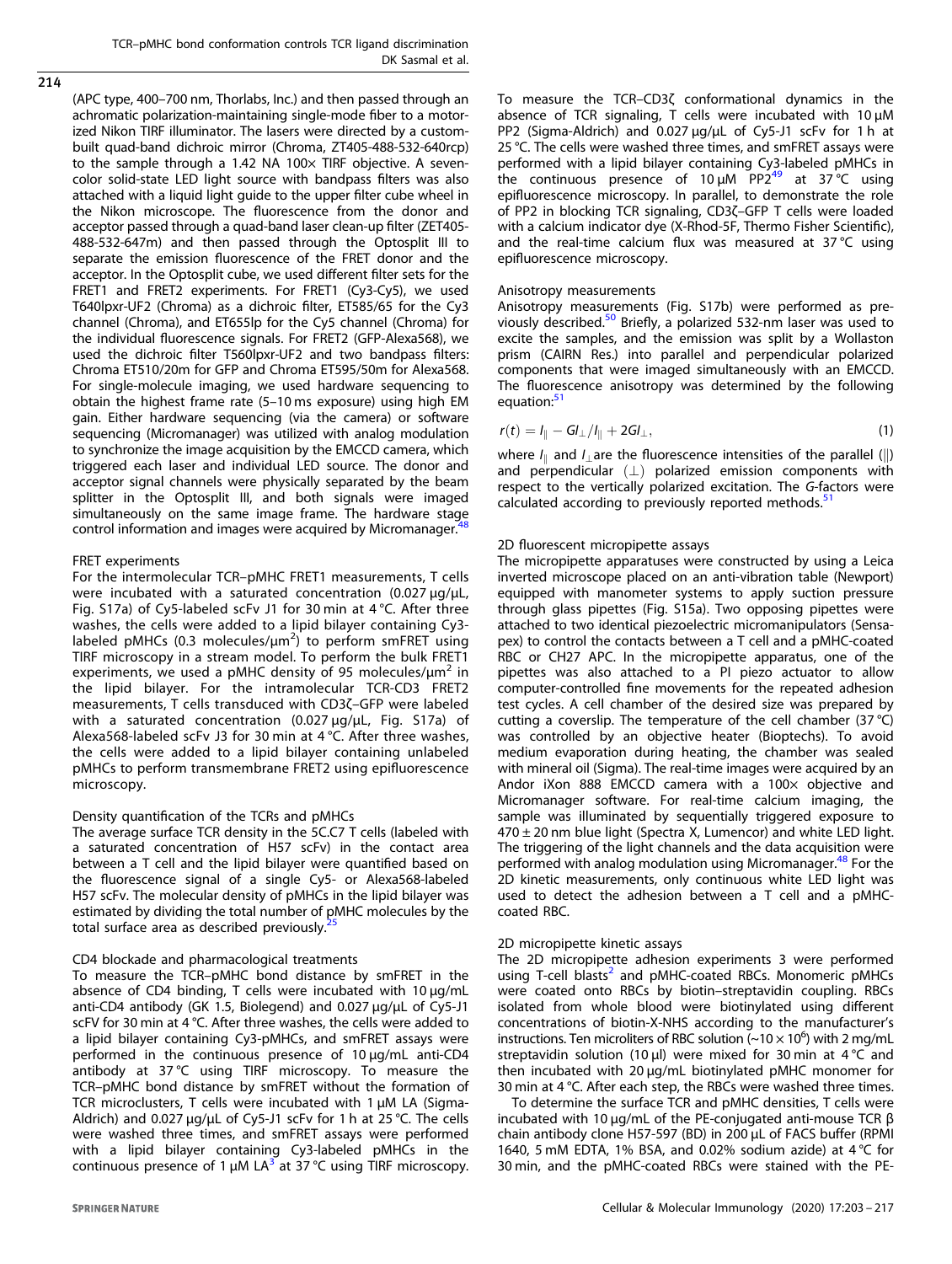conjugated anti-IE $^{\mathsf{k}}$  clone 14.4.4s (BD). The T cells and RBCs were analyzed by a BD LSRFortessa flow cytometer. The fluorescence intensities were compared with those of standard calibration beads (BD Quantibrite PE Beads, BD) to determine the total number of molecules per cell, which were divided by the cell or bead surface area to obtain the site densities. The apparent surface area of a T cell (523  $\mu$ m<sup>2</sup>) and an RBC (140  $\mu$ m<sup>2</sup>) were calculated according to the areas of smooth spheres based on the microscopic measurement of their radii.

T cells were incubated at 37 °C with a saturating concentration (10 µg/mL) of purified anti-mouse CD4 (clone GK 1.5, BD) prior to their addition to the chamber. The RBC was moved in and out of contact with the T cell to maintain specific contact times (0.25, 0.5, 0.75, 1, 2, and 5 s) and area by a computer program. The adhesion events were detected by observing RBC elongation upon cell separation. The contact–retraction cycle was repeated 50 times for each given contact time. The specific adhesion probability  $(P_a)$  for each contact timepoint was calculated by subtracting the nonspecific adhesion frequency  $(P_{nonspecific})$ . The following equations were used to analyze the data.

 $P_a$  vs. contact time t were fitted using a probabilistic model (Eq.  $1$ ): $52$ 

$$
P_a = 1 - exp{-m_r m_l A_c K_a [1 - exp(-k_r t)]},
$$
\n(2)

where  $K_a$  and  $k_r$  are the 2D binding affinity and off-rate,  $m_r$  and  $m_l$ are the respective TCR and pMHC densities that were measured by flow cytometry, and  $A_c$  is the contact area. The curve fitting generates two parameters, the effective 2D affinity  $A_cK_a$  and the 2D off-rate  $k_r$ . Its product with the off-rate is the effective 2D onrate:

$$
A_c k_{\rm on} = A_c K_a \times k_r \tag{3}
$$

$$
P_a = \frac{(P_{\text{measured}} - P_{\text{nonspecific}})}{1 - P_{\text{nonspecific}}},
$$
\n(4)

where  $P_{\text{nonspecific}}$  and  $P_{\text{measured}}$  are the nonspecific adhesion fraction and the total measured adhesion, respectively.

# FRET analysis

FRET is a nonradiative process that originates from the dipole–dipole interaction between the electronic states of the donor and acceptor (11, 33). The energy transfer occurs only when the oscillations of the optically induced electronic coherence of the donor are resonant with the electronic energy gap of the acceptor. The efficiency of energy transfer  $(E_{\text{FRET}})$  is sensitive to the distance between the donor and the acceptor, which is typically in the range of 10–100 Å. The energy transfer efficiency ( $E_{\text{FRET}}$ ) is generally given by:<sup>[11](#page-13-0)[,33](#page-14-0)</sup>

$$
E_{\text{FRET}} = \frac{1}{1 + (r/R_0)^6},\tag{5}
$$

where r is the distance between donor (D) and acceptor (A) and  $R_0$ is Förster's distance. FRET is very sensitive to the distance between the acceptor and the donor, which may change due to conformational dynamics or other factors. The  $E_{\text{FRET}}$ between D and A was calculated by a ratiometric method to reveal the conformational dynamics using the following equation: $11,33$  $11,33$  $11,33$ 

$$
E_{\text{FRET}} = \frac{I_A}{I_A + I_D \gamma},\tag{6}
$$

where  $I_A$  and  $I_D$  are the fluorescence emission intensities of the acceptor and the donor, respectively, and  $\gamma$  is the correction factor, which is determined as the ratio of the detection efficiencies of the acceptor and donor channels according to a previously reported method.<sup>[33](#page-14-0)</sup> Before  $E_{\text{FRET}}$  calculation, each image was background-corrected, and the bleed-through was corrected according to a previously reported method. $33$  The Alexa Fluor 568 intensity was further corrected according to the scFV dissociation kinetics for FRET2 (Fig. S18).

To obtain the distribution of the FRET efficiencies,  $E_{\text{FRET}}$ , and the corresponding distances between a FRET donor and a FRET acceptor, we tracked and measured the fluorescence intensities of single donor and acceptor molecules. For each experiment, image registration was first performed using MATLAB for the images of the corresponding frames from the donor channel and the acceptor channel. The donor and acceptor molecules were identified and tracked using TrackMate in ImageJ until the end of each FRET trajectory. The fluorescence intensities of a donor and an acceptor were measured and background-corrected frame-by-frame. Eqns. 5 and 6 were used to calculate  $E_{\text{FRET}}$  and the corresponding distance for both the FRET1 (Cy3/Cy5) and FRET2 (GFP/Alexa568) experiments. By tracking the trajectories of many individual FRET pairs, we obtained the values and distribution of  $E_{\text{FRET}}$  and the corresponding distance using Eqs. 5 and 6.

For the ensemble FRET1 experiments, because the binding affinities were different for the three pMHCs, their TCR occupancies were different. To calculate the TCR–pMHC bond distance in the bound state, the unbound pMHCs were removed from the FRET calculation. $53$  The bound TCRs were directly measured by Cy3/Cy5 FRET because FRET is highly distance specific<sup>[8](#page-13-0)</sup> (Fig. [1](#page-1-0)b, comparison of K5 with null). Only the bound pMHCs and the bound TCRs were used to calculate the FRET efficiency and distance using Eqs. 5 and 6 after background and bleed-through correction.

## PMF analysis

One way to quantify the binding strength is to examine the PMF of the fluctuation of the donor–receptor distance R. The PMF in this context is given by: $16,54$  $16,54$ 

$$
F(R) = -k_B T \times ln(P(R)),
$$
\n(7)

where  $P(R)$  is the histogram representing the distance that is an average of the steady-state signals collected from 1500 independent TCR–pMHC bond trajectories. The PMF measures the free energy cost of variation for distance R. It is minimized at equilibrium. Its curvature governs the size of the fluctuations. A shallower potential curve implies greater fluctuation and weak binding.

## Microcluster tracking analysis

For the FRET2 analysis, we developed a method to track individual CD3ζ (donor) and TCR (acceptor) microclusters in three dimensions  $(x, y,$  and z) using the TrackMate plugin in Fiji.<sup>[55](#page-14-0)</sup> The track for each individual donor and acceptor cluster gave the lateral movement (x–y axis) as well as the FRET2 efficiency (TCR–CD3ζ distance, z-axis) as the microclusters moved toward the center and formed immunological synapses.

#### Measurement of CD3ζ phosphorylation

We used phospho-flow cytometry to measure the phosphoryla-tion of CD3ζ at the single-cell level.<sup>[56,57](#page-14-0)</sup> CH27 cells were preincubated with 10 μM peptide in complete medium for 3 h at 37 °C. CH27 cells with preincubation were used as a negative control. Peptide-loaded CH[2](#page-13-0)7 cells were washed three times.<sup>2</sup> 5C. C7 T cells were rested in serum-free RPMI medium at 37 °C for 3 h to reduce the background phosphorylation level. $25$  A total of 50,000 peptide-loaded CH27 cells and 50,000 rested 5C.C7 T cells were precooled and mixed in a tube on ice. The tube was centrifuged at 300  $\times$  g for 1 min at 4 °C to initiate cell–cell contact and immediately transferred to a 37 °C water bath to initiate T-cell stimulation. The stimulation was terminated at the indicated time points with 4% PFA fixation. After 10 min of fixation at room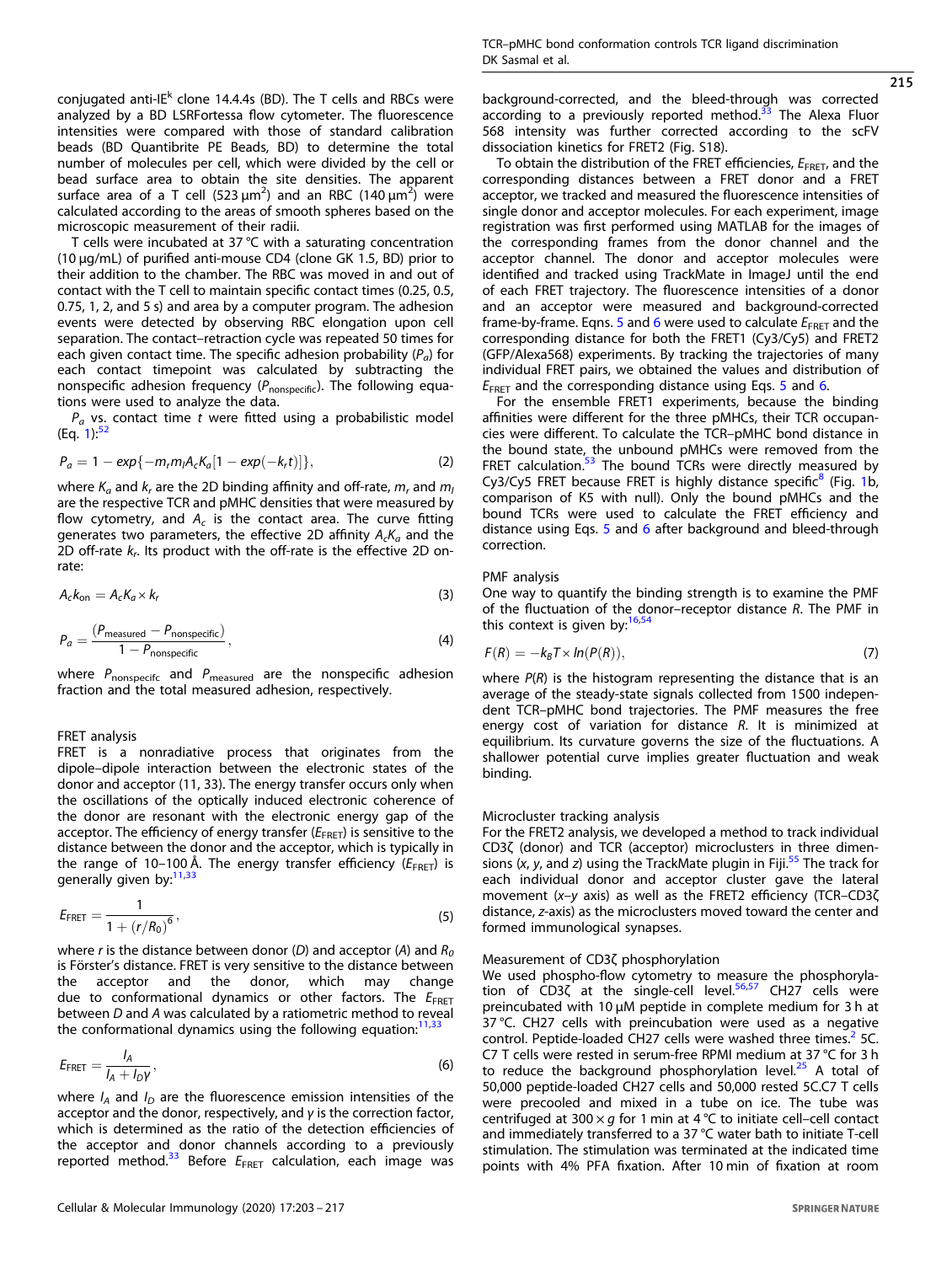<span id="page-13-0"></span>temperature, the cells were washed twice with ice-cold PBS containing 2% BSA and then resuspended in 80% methanol and incubated for 30 min at −20 °C. After washing twice with ice-cold PBS, 0.3 μg/mL Alexa Flour-488-labeled anti-pY142-CD3ζ antibody (BD) was added to a final volume of 100 μL of ice-cold PBS and incubated at 4 °C for 45 min. The cells were washed three times with ice-cold PBS containing 2% BSA and analyzed by flow cytometry. The flow cytometry data were further processed with FlowJo software.

# $Ca^{2+}$  imaging

For the Ca<sup>2+</sup> flux experiments, T cells (~10<sup>6</sup>) were incubated with 5 μM of the fluorescent dye Fluo-4 AM (Thermo Fisher Scientific) for 30 min in complete RPMI 1640 medium. All the Fluo-4 loading and imaging experiments were performed in the presence of 2.5 mM probenecid. The T cells were washed twice with minimal imaging media (MIM; colorless RPMI with 5% FBS and 10 mM HEPES) and then incubated in MIM for 10 min at 37 °C before data collection.[58](#page-14-0) For imaging, a LEITZ DMIRB Leica Microscope equipped with a 100× objective and an iXON Ultra 888 EMCCD camera were used. The calcium flux imaging acquisition was performed with Micromanager software. For the T cell/APC conjugate experiments, CH27 cells (10<sup>6</sup>) were incubated with 4 μM of each peptide for 4 h at 37 °C and then washed with MIM. The T cells (2 μL) and CH27 cells (2 μL) were added to MIM (300 μL) in the cell chamber. The chamber was sealed using mineral oil on both sides to avoid MIM evaporation. The signals from Fluo-4 were collected at intervals of 100 ms for up to 20 min and postprocessed with Fiji software.

#### ACKNOWLEDGEMENTS

We thank Mark M. Davis at Stanford for providing the constructs for the anti-TCR scFvs, Michael Birnbaum at MIT for providing the IE<sup>k</sup> plasmids, Xiaolei Su and Marcus Taylor in the lab of Ronald Vale at UCSF for advice regarding the preparation of the glass-supported lipid bilayer, Jillian Rosenberg for reading the manuscript, and the NIH Tetramer Core Facility for providing the pMHC monomers. This work was mainly supported by NIH grants R00AI106941 and R21AI120010, NSF CAREER Award 1653782, a Chicago Biomedical Consortium Catalyst Award (to J.H.) and postdoctoral grant PDR-092 (to D.K.S.), with additional support from the Searle Funds at The Chicago Community Trust. This work is also supported by NIH grant R01AI126756 (to E.J.A.) and R01CA022677 (to H.S.).

#### AUTHOR CONTRIBUTIONS

J.H. conceived, directed, and supervised the project. J.H. and D.K.S. designed the experiments. D.K.S. custom-built the fluorescence microscopy system, performed the imaging experiments, and analyzed the data unless otherwise indicated. W.F. and D.K.S. custom-built the micropipette system. W.F. performed all 2D binding kinetics assays and analyzed the data. W.F. and D.K.S. performed the  $Ca^{2+}$  imaging experiments and D.K.S. analyzed the data. The reagents and experimental systems were designed and tested by D.K.S. unless otherwise indicated. S.R. and E.J.A. generated the IE<sup>k</sup> proteins and made Fig. 1a. H.L. and J.Q. performed the PMF analysis. G.C. analyzed the smFRET1 data. Y.H. and H.S. prepared the CD3ζ–GFP construct and transduced the primary T cells. C.C. performed the phospho-flow cytometry. D.K.S. and P.L. cultured the T cells. D.K.S. and J.H. wrote the manuscript with input from all authors.

#### ADDITIONAL INFORMATION

The online version of this article (<https://doi.org/10.1038/s41423-019-0273-6>) contains supplementary material.

Competing interests: The authors declare no competing interests.

## **REFERENCES**

1. Irvine, D. J., Purbhoo, M. A., Krogsgaard, M. & Davis, M. M. Direct observation of ligand recognition by T cells. Nature 419, 845–849 (2002).

- 2. Huang, J. et al. A single peptide-major histocompatibility complex ligand triggers digital cytokine secretion in CD4( $+$ ) T cells. Immunity 39, 846–857 (2013).
- 3. Huang, J. et al. The kinetics of two-dimensional TCR and pMHC interactions determine T-cell responsiveness. Nature 464, 932–936 (2010).
- 4. Germain, R. N. Computational analysis of T cell receptor signaling and ligand discrimination-past, present, and future. FEBS Lett. 584, 4814–4822 (2010).
- 5. van der Merwe, P. A. & Dushek, O. Mechanisms for T cell receptor triggering. Nat. Rev. Immunol. 11, 47–55 (2010).
- 6. Chakraborty, A. K. & Weiss, A. Insights into the initiation of TCR signaling. Nat. Immunol. 15, 798–807 (2014).
- 7. Rudolph, M. G., Stanfield, R. L. & Wilson, I. A. How TCRs bind MHCs, peptides, and coreceptors. Annu. Rev. Immunol. 24, 419–466 (2006).
- 8. Huppa, J. B. et al. TCR-peptide-MHC interactions in situ show accelerated kinetics and increased affinity. Nature 463, 963–967 (2010).
- 9. Xu, C. et al. Regulation of T cell receptor activation by dynamic membrane binding of the CD3epsilon cytoplasmic tyrosine-based motif. Cell 135, 702–713 (2008).
- 10. Ha, T. et al. Probing the interaction between two single molecules: fluorescence resonance energy transfer between a single donor and a single acceptor. Proc. Natl. Acad. Sci. USA 93, 6264–6268 (1996).
- 11. Sasmal, D. K., Pulido, L. E., Kasal, S. & Huang, J. Single-molecule fluorescence resonance energy transfer in molecular biology. Nanoscale 8, 19928–19944 (2016).
- 12. Corse, E., Gottschalk, R. A., Krogsgaard, M. & Allison, J. P. Attenuated T cell responses to a high-potency ligand in vivo. PLoS Biol. 8, e1000481 (2010).
- 13. Natarajan, K. et al. An allosteric site in the T-cell receptor Cbeta domain plays a critical signalling role. Nat. Commun. 8, 15260 (2017).
- 14. Wu, P. et al. Mechano-regulation of peptide-MHC class I conformations determines TCRantigen recognition. Mol. Cell 73, 1015–27 e7 (2019).
- 15. Newell, E. W. et al. Structural basis of specificity and cross-reactivity in T cell receptors specific for cytochrome c-I-E(k). J. Immunol. 186, 5823–5832 (2011).
- 16. Yang, H. et al. Protein conformational dynamics probed by single-molecule electron transfer. Science 302, 262–266 (2003).
- 17. Choudhuri, K., Wiseman, D., Brown, M. H., Gould, K. & van der Merwe, P. A. T-cell receptor triggering is critically dependent on the dimensions of its peptide-MHC ligand. Nature 436, 578–582 (2005).
- 18. Choudhuri, K. et al. Peptide-major histocompatibility complex dimensions control proximal kinase-phosphatase balance during T cell activation. J. Biol. Chem. 284, 26096–26105 (2009).
- 19. O'Donoghue, G. P., Pielak, R. M., Smoligovets, A. A., Lin, J. J. & Groves, J. T. Direct single molecule measurement of TCR triggering by agonist pMHC in living primary T cells. eLife 2, e00778 (2013).
- 20. Taylor, M. J., Husain, K., Gartner, Z. J., Mayor, S. & Vale, R. D. A DNA-based T cell receptor reveals a role for receptor clustering in ligand discrimination. Cell 169, 108–119 e20 (2017).
- 21. Campi, G., Varma, R. & Dustin, M. L. Actin and agonist MHC-peptide complexdependent T cell receptor microclusters as scaffolds for signaling. J. Exp. Med. 202, 1031–1036 (2005).
- 22. Hong, J. et al. Force-regulated in situ TCR-peptide-bound MHC class II kinetics determine functions of CD4+ T Cells. J. Immunol. 195, 3557–3564 (2015).
- 23. Jonsson, P. et al. Remarkably low affinity of CD4/peptide-major histocompatibility complex class II protein interactions. Proc. Natl. Acad. Sci. USA 113, 5682–5687 (2016).
- 24. Xiong, Y., Kern, P., Chang, H. & Reinherz, E. T. Cell receptor binding to a pMHCII ligand is kinetically distinct from and independent of CD4. J. Biol. Chem. 276, 5659–5667 (2001).
- 25. Hui, E. et al. T cell costimulatory receptor CD28 is a primary target for PD-1 mediated inhibition. Science 355, 1428–1433 (2017).
- 26. Davis, S. J. & van der Merwe, P. A. The kinetic-segregation model: TCR triggering and beyond. Nat. Immunol. 7, 803–809 (2006).
- 27. Hanke, J. H. et al. Discovery of a novel, potent, and Src family-selective tyrosine kinase inhibitor. Study of Lck- and FynT-dependent T cell activation. J. Biol. Chem. 271, 695–701 (1996).
- 28. Yokosuka, T. et al. Newly generated T cell receptor microclusters initiate and sustain T cell activation by recruitment of Zap70 and SLP-76. Nat. Immunol. 6, 1253–1262 (2005).
- 29. Berg J. M., Tymoczko J. L., & Stryer L. Biochemistry 5th edn. (W H Freeman, New York, 2002).
- 30. Liu, B., Chen, W., Evavold, B. D. & Zhu, C. Accumulation of dynamic catch bonds between TCR and agonist peptide-MHC triggers T cell signaling. Cell 157, 357–368 (2014).
- 31. Sibener, L. V. et al. Isolation of a structural mechanism for uncoupling T cell receptor signaling from peptide-MHC binding. Cell 174, 672–87 e27 (2018).